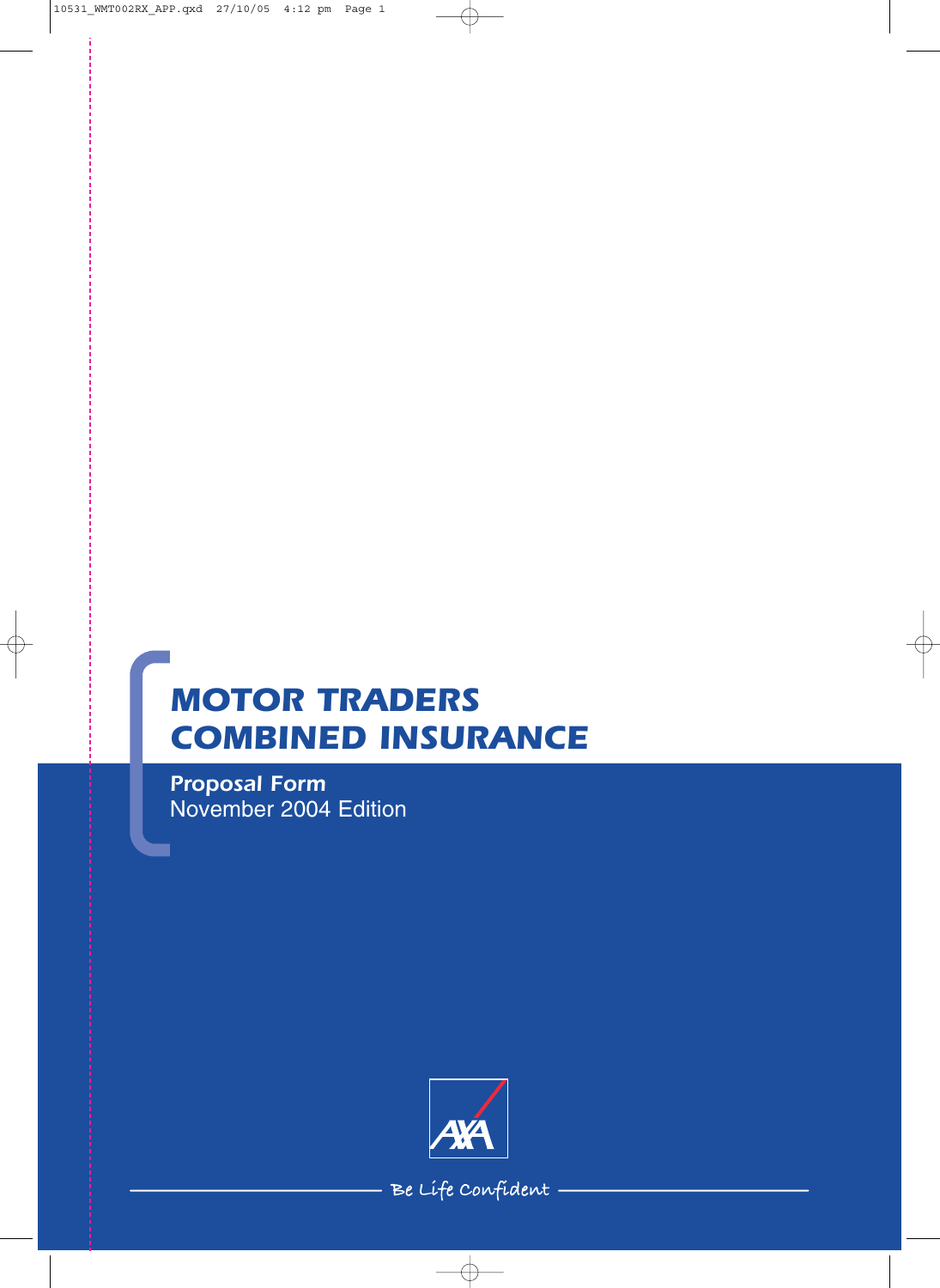### *Important Notice*

*To apply for the Motor Traders Insurance Policy, complete this Proposal Form in BLOCK CAPITALS using a ball-point pen (blue or black ink). Insurance begins when AXA Insurance has accepted your application.*

▔

П

*Section 1 must be completed in all instances. Thereafter please complete only the sections you wish to insure.*

*You must give full and true answers to all questions. If you do not do so, your insurance cover may not protect you in the event of a claim. You should keep a record of all information supplied to AXA Insurance (including copies of correspondence).*

*Correct values at risk must be advised to us. If the Sums Insured you request are not adequate this will result in the amount that we pay you in the event of a claim being reduced.*

*You should disclose all material facts as failure to do so could invalidate the policy. A material fact is information which is likely to influence an insurer in the assessment and acceptance of a risk. You must disclose all material facts about yourself, any other drivers, the vehicle and its use that is known to you at the time of applying for this insurance. If you have any doubt as to whether a fact is material or not then please disclose it now to avoid any chance of invalidating the Policy.*

*If the space provided is inadequate or you tick a shaded box please supply full details using the Additional Information Section.*

*A copy of this Proposal can be supplied on request, within a period of 3 months after its completion.*

*A copy of the Policy is available on request.*

*AXA Insurance UK plc is authorised and regulated by the Financial Services Authority.*

### *Law Applicable to Contract*

*You are free to choose the law applicable to this contract. Your policy will be governed by the law of England and Wales unless you and we have agreed otherwise.*

### *Section 1 - General Information*

#### **Insured**

| Full names (Please give full names of partners<br>if not a Limited Company)              |  |     |  |           |  |              |  |  |  |  |  |  |  |  |  |
|------------------------------------------------------------------------------------------|--|-----|--|-----------|--|--------------|--|--|--|--|--|--|--|--|--|
|                                                                                          |  |     |  |           |  |              |  |  |  |  |  |  |  |  |  |
| <b>Trade or Business</b>                                                                 |  |     |  |           |  |              |  |  |  |  |  |  |  |  |  |
| <b>Postal Address</b>                                                                    |  |     |  |           |  |              |  |  |  |  |  |  |  |  |  |
|                                                                                          |  |     |  |           |  |              |  |  |  |  |  |  |  |  |  |
| Postcode                                                                                 |  |     |  |           |  |              |  |  |  |  |  |  |  |  |  |
| Daytime Telephone No.                                                                    |  |     |  |           |  |              |  |  |  |  |  |  |  |  |  |
| <b>Email Address</b>                                                                     |  |     |  |           |  |              |  |  |  |  |  |  |  |  |  |
| Insurance required from                                                                  |  |     |  |           |  | (DD/MM/YYYY) |  |  |  |  |  |  |  |  |  |
| <b>Renewal Date</b>                                                                      |  |     |  |           |  | (DD/MM/YYYY) |  |  |  |  |  |  |  |  |  |
| Do you wish to pay by instalments?<br>If 'Yes' please complete a Budget Plan Application |  | Yes |  | <b>No</b> |  |              |  |  |  |  |  |  |  |  |  |

*The liability of the Company does not commence until acceptance of the Proposal has been confirmed by the Company and in the case of*

*Road Risks cover until an official cover note has been issued.*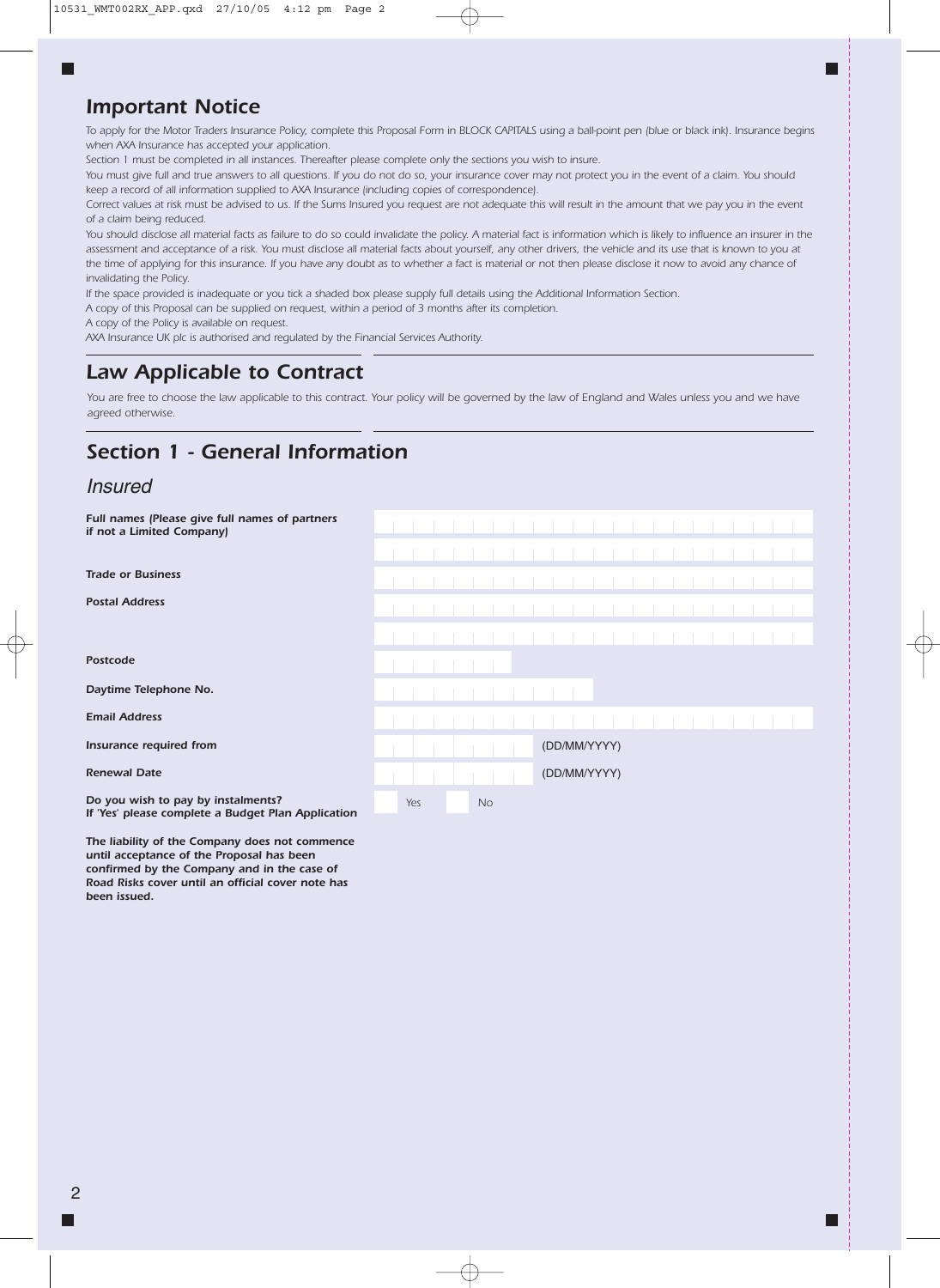| <b>General Questions</b> |  |
|--------------------------|--|
|                          |  |

П

**If you tick a shaded box** ● please give details. *If the space provided is inadequate, use the Additional Information section or continue on separate sheet(s).*

*Yes No*

*Years*

*Yes No*

*Yes No*

*Yes No*

*Yes No*

*Yes No*

*Yes No*

*Yes No*

*1. Are any additional interests to be endorsed on the Policy, e.g. Bank?*

*If 'Yes' please provide name, address and postcode*

*2. How long have you been in business:*

*a) at the premises to be insured?*

**b) at any other premises?** *Years* 

**3. Are you the sole occupier of the premises?** *Yes Yes* No

*4. Are the premises in good repair internally and externally?*

- *5. Have you or any of your partners or directors either personally or in connection with any business in which you have been involved*
- *a) previously held insurance for any of the covers to which this Proposal relates at these premises or elsewhere?*

*If 'Yes' please advise name of Insurers and Policy number*

*b) held any insurances (in respect of the covers to which this Proposal relates) which have subsequently been*

*i) declined? ii) terminated?*

П

*iii) refused renewal?*

- *iv) subject to special terms?*
- *c) ever been convicted or charged (but not yet tried) with a criminal offence other than a motoring offence?*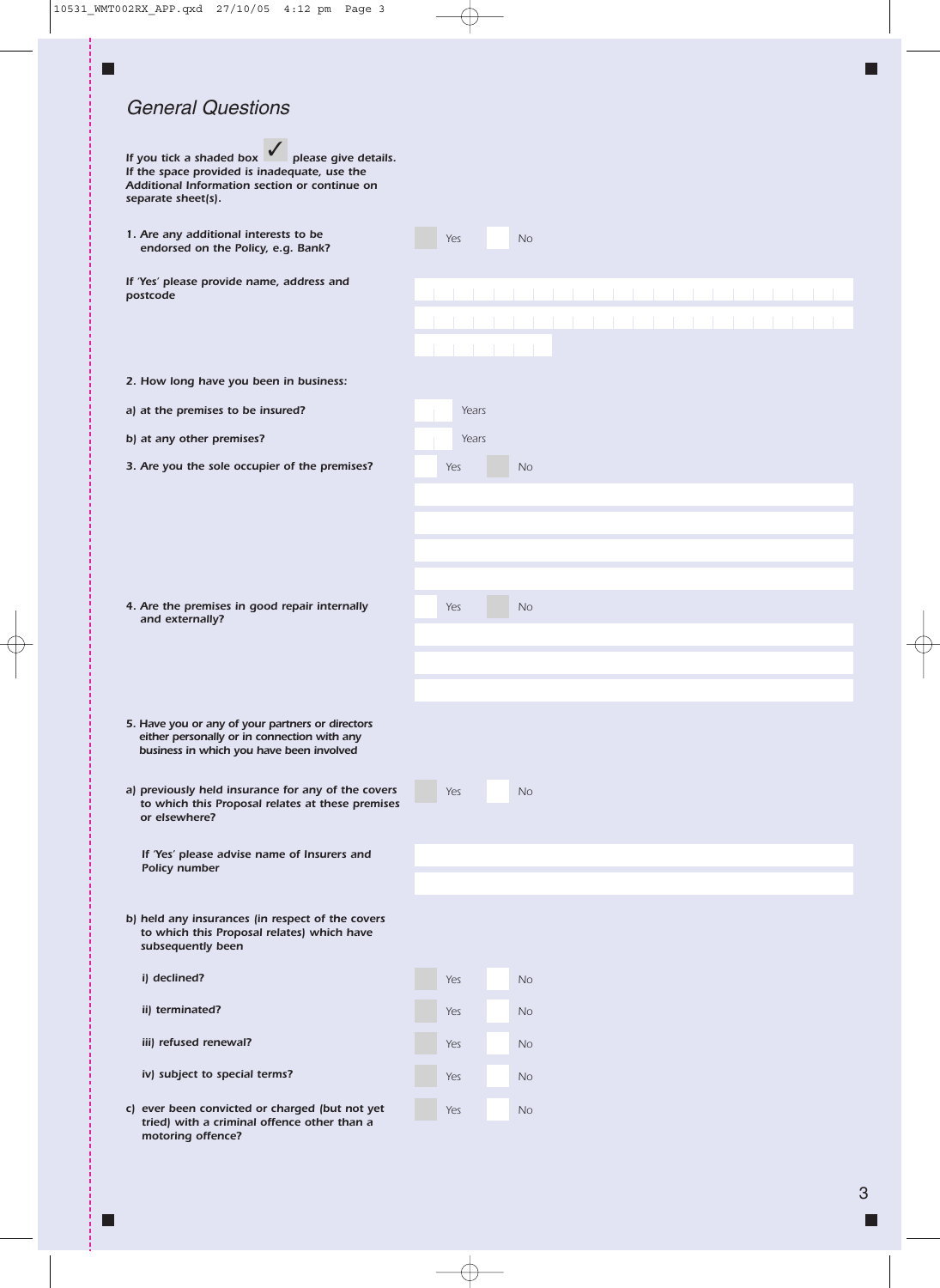|  | 10531 WMT002RX APP.qxd 27/10/05 4:12 pm Page 4 |  |
|--|------------------------------------------------|--|
|  |                                                |  |

| 0531_WMT002RX_APP.qxd 27/10/05 4:12 pm Page 4                                                                                                                       |                |           |  |  |
|---------------------------------------------------------------------------------------------------------------------------------------------------------------------|----------------|-----------|--|--|
| <b>Service Service</b>                                                                                                                                              |                |           |  |  |
| d) ever been declared bankrupt or are the subject<br>of any current bankruptcy proceedings or any<br>voluntary or mandatory insolvency or winding<br>up procedures? | Yes            | <b>No</b> |  |  |
| e) had within the last five years any losses<br>whether insured or not or had any claims<br>made against you (in this or any existing or<br>previous business)?     | Yes            | <b>No</b> |  |  |
| If 'Yes' please complete Question 7 on Page 5 of<br>this Section and Road Risks - Part A on Page 7                                                                  |                |           |  |  |
| f) ever been the subject of a recovery action by<br><b>Customs and Excise or the Inland Revenue?</b>                                                                | Yes            | <b>No</b> |  |  |
| 6. Are there any other material facts you<br>should disclose?                                                                                                       | Yes            | <b>No</b> |  |  |
| <b>Question</b>                                                                                                                                                     | <b>Details</b> |           |  |  |
|                                                                                                                                                                     |                |           |  |  |
|                                                                                                                                                                     |                |           |  |  |
|                                                                                                                                                                     |                |           |  |  |
|                                                                                                                                                                     |                |           |  |  |
|                                                                                                                                                                     |                |           |  |  |

 $\overline{\varphi}$ 

 $\begin{array}{c} \rule{0.2cm}{0.15mm} \end{array}$ 

 $\begin{array}{c}\n\downarrow \\
\downarrow \\
\downarrow\n\end{array}$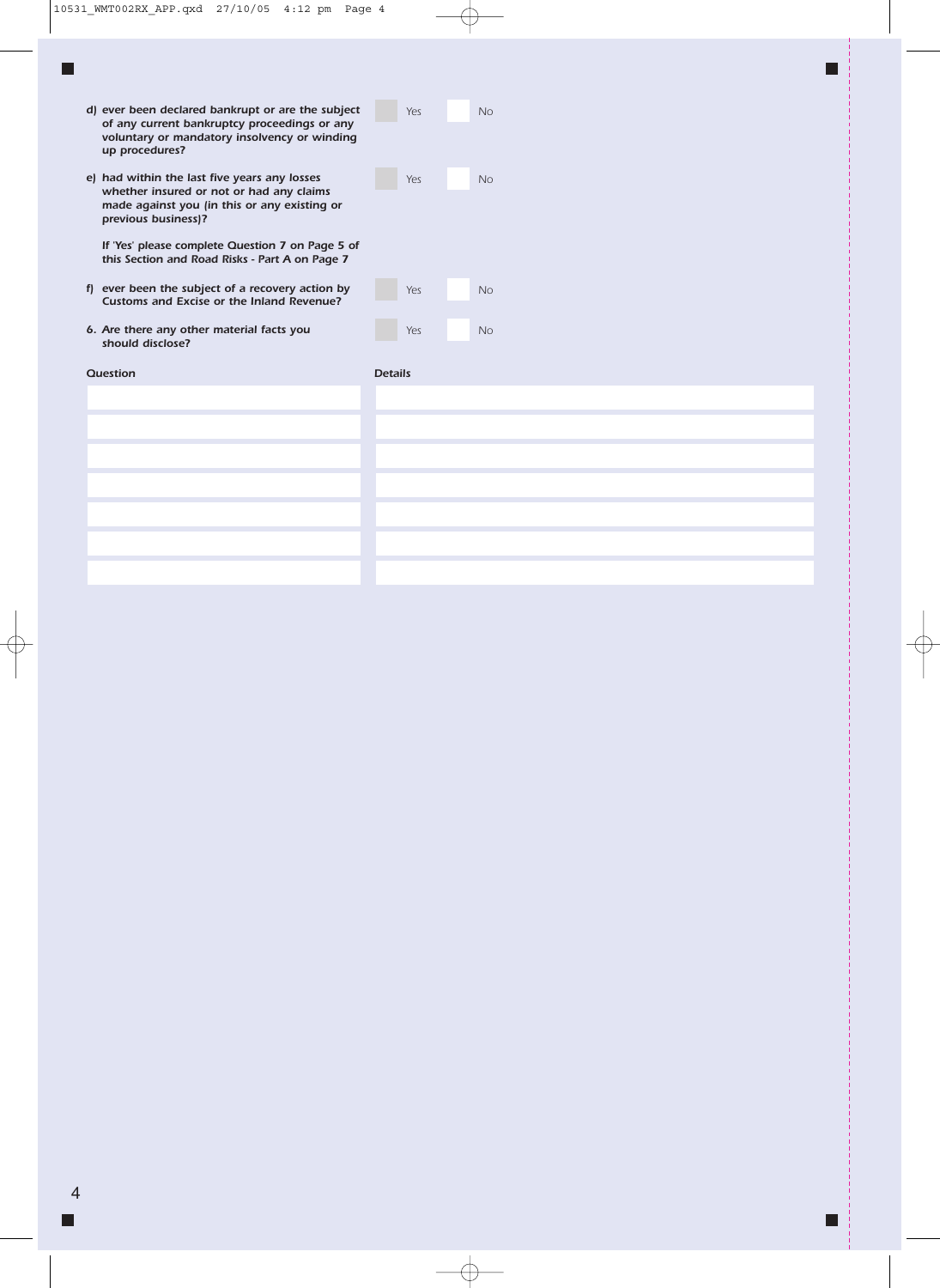# Claims History - All Sections Excluding Road Risks

*7. Please complete this question if you are taking any section other than Road Risks.*

| Date<br>of Loss | Claim Type Code | Brief details of each incident<br>(whether a claim was made or not) | $\mathsf{Cost}$ | Paid or<br>outstanding |
|-----------------|-----------------|---------------------------------------------------------------------|-----------------|------------------------|
|                 |                 |                                                                     |                 |                        |
|                 |                 |                                                                     |                 |                        |
|                 |                 |                                                                     |                 |                        |
|                 |                 |                                                                     |                 |                        |
|                 |                 |                                                                     |                 |                        |
|                 |                 |                                                                     |                 |                        |
|                 |                 |                                                                     |                 |                        |
|                 |                 |                                                                     |                 |                        |
|                 |                 |                                                                     |                 |                        |
|                 |                 |                                                                     |                 |                        |
|                 |                 |                                                                     |                 |                        |
|                 |                 |                                                                     |                 |                        |
|                 |                 |                                                                     |                 |                        |
|                 |                 |                                                                     |                 |                        |
|                 |                 |                                                                     |                 |                        |
|                 |                 |                                                                     |                 |                        |
|                 |                 |                                                                     |                 |                        |
|                 |                 |                                                                     |                 |                        |
|                 |                 |                                                                     |                 |                        |
|                 |                 |                                                                     |                 |                        |
|                 |                 |                                                                     |                 |                        |
|                 |                 |                                                                     |                 |                        |
|                 |                 |                                                                     |                 |                        |
|                 |                 |                                                                     |                 |                        |
|                 |                 |                                                                     |                 |                        |
|                 |                 |                                                                     |                 |                        |
|                 |                 |                                                                     |                 |                        |

#### *Claim Type codes*

П

**MDI** = *Material Damage* **THE** = Theft<br> **PLI** = *Public Liability* **PRO** = *Products Liability* **MON** = Money **SAR** = All Risks<br> **GIT** = Goods in Transit **ENG** = Engineering **PAS** = Personal Accident *PLI = Public Liability PRO = Products Liability MON = Money SAR = All Risks GIT = Goods in Transit ENG = Engineering PAS = Personal Accident*

Æ

5

П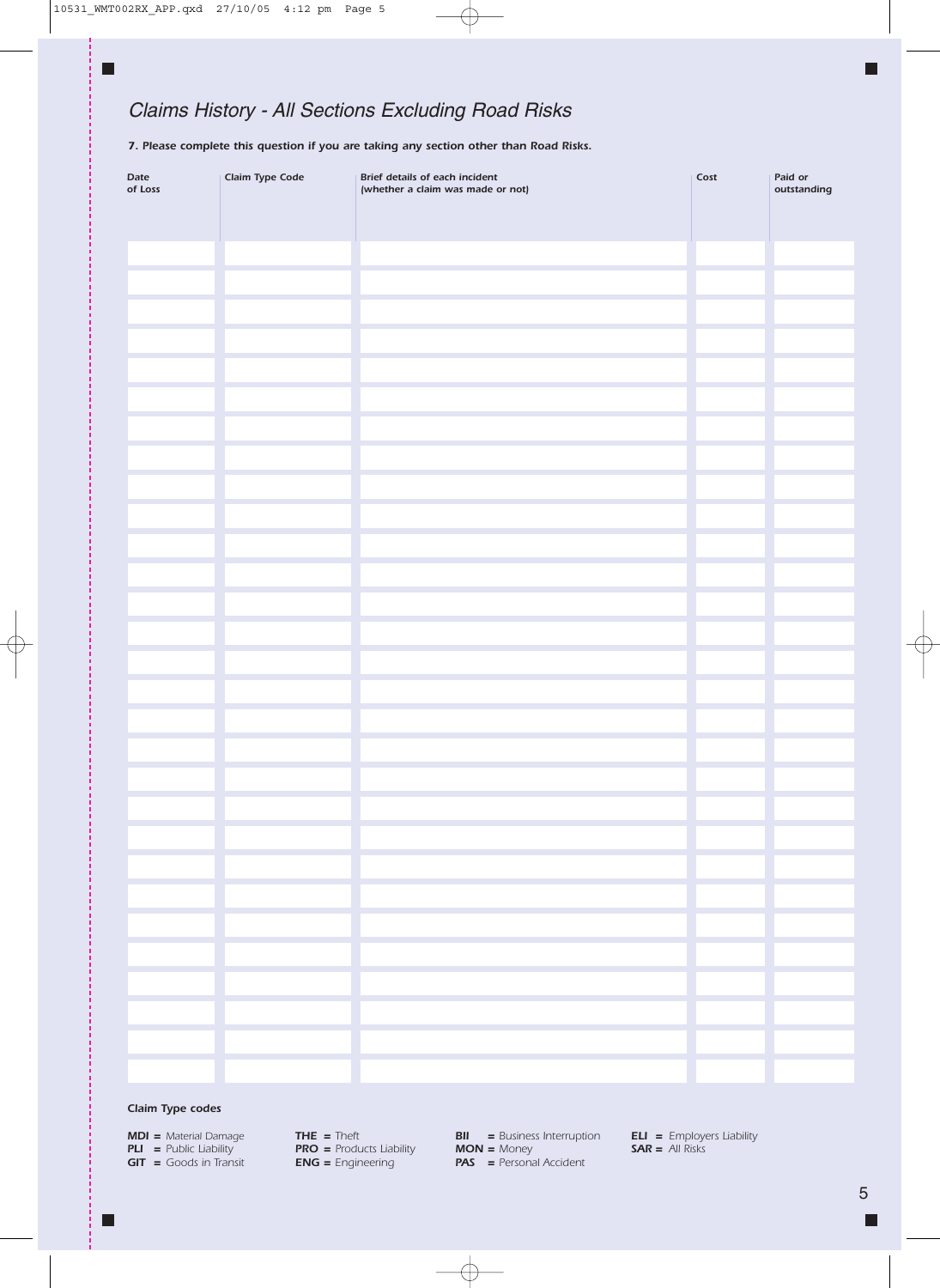### *Section 2 - Road Risks*

|  | <b>Basis of Cover</b> |
|--|-----------------------|
|  |                       |

*1. Type of Cover Required Comprehensive*

*Third Party, Fire and Theft* 

*Third Party Only* 

*Voluntary Excess Required: You may reduce or increase the standard £250 excess on comprehensive cover in return for an additional premium or return premium. Please tick one of the following if required:*

*a) Reduce to b) Increase to i) Nil ii) £50 iii) £100 i) £500 ii) £750 iii) £1000 iv) £2,500* ┓

П

*NB. The sums specified are in addition to the young and/or inexperienced drivers excess as defined in the policy.*

*Driving Restriction: i)Do you want cover restricted to Named Drivers?*

*ii) Named Drivers Only, for Business and Pleasure?*

*iii) Any Employee for Business Only?*

*iv) Any Employee for Business and Pleasure?*

*v) Do you want to include any drivers who are not employees for pleasure use only?*

*vi) Other Requirements - Please state below*

*Business Drivers:*

*Please provide details of all principals, partners, directors and employees Please also provide details of Principals' spouses who are to drive for pleasure.*

| Name | Date of<br><b>Birth</b> | <b>Status</b><br>$P = Principal$<br>$E =$ Employee<br>$S =$ Spouse of Principal | <b>Licence Status held</b><br>$F = UK Full$<br>$P = UK$ Provisional<br>$O = Other$ | Date licence<br>obtained |
|------|-------------------------|---------------------------------------------------------------------------------|------------------------------------------------------------------------------------|--------------------------|
|      |                         |                                                                                 |                                                                                    |                          |
|      |                         |                                                                                 |                                                                                    |                          |
|      |                         |                                                                                 |                                                                                    |                          |
|      |                         |                                                                                 |                                                                                    |                          |
|      |                         |                                                                                 |                                                                                    |                          |
|      |                         |                                                                                 |                                                                                    |                          |
|      |                         |                                                                                 |                                                                                    |                          |
|      |                         |                                                                                 |                                                                                    |                          |
|      |                         |                                                                                 |                                                                                    |                          |
|      |                         |                                                                                 |                                                                                    |                          |
|      |                         |                                                                                 |                                                                                    |                          |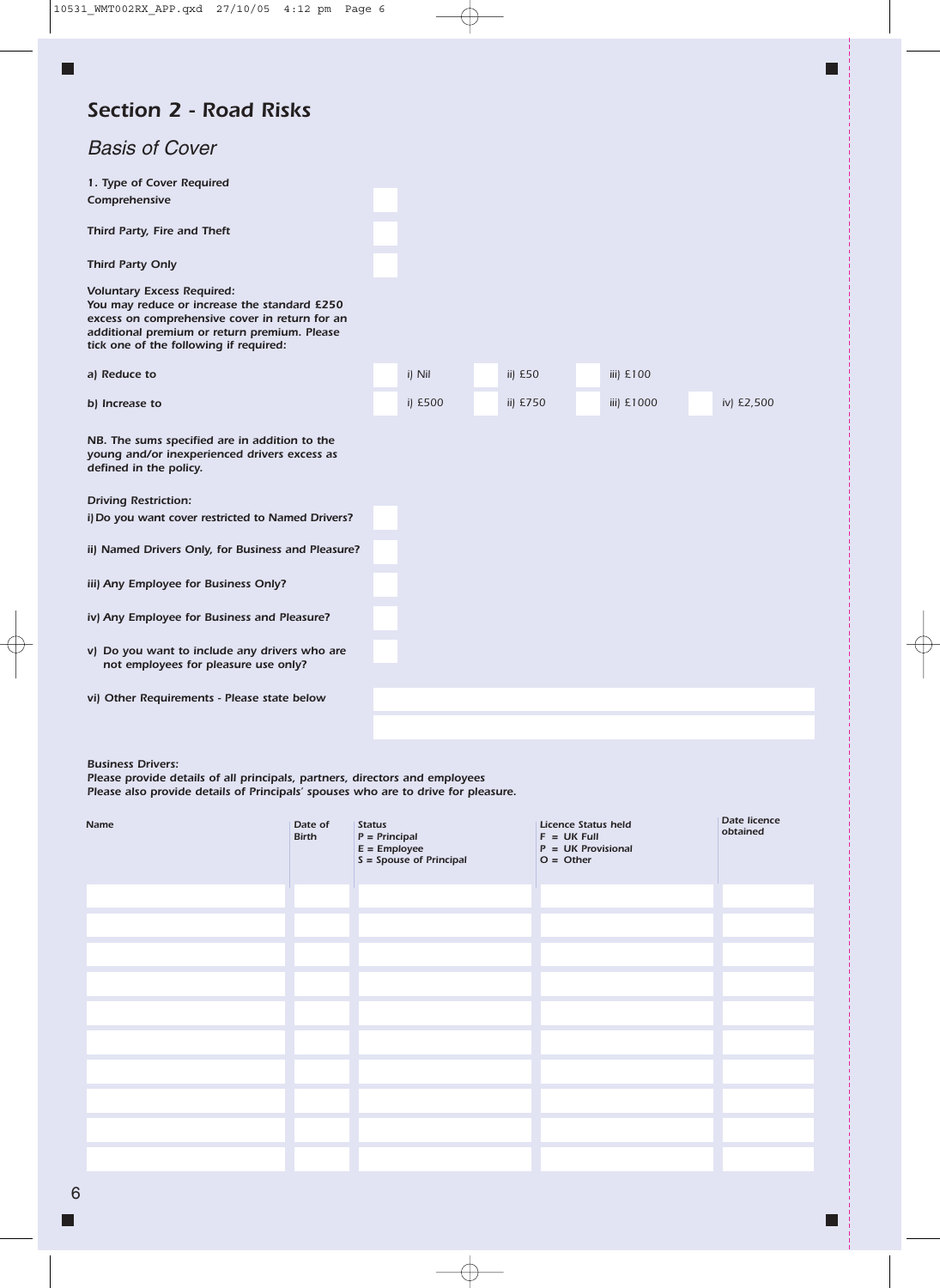### Drivers History

 $\blacksquare$ 

If you tick a shaded box **please give details.** *If the space provided is inadequate, use the Additional Information section or continue on separate sheet(s).* ✓

*Please complete the following section if you are taking Road Risks Cover.*

| Has any person who will drive:<br>a) in the last three years had any accidents,<br>claims or losses, regardless of blame, in<br>connection with any vehicle owned or driven<br>by them?                  | Yes | No |
|----------------------------------------------------------------------------------------------------------------------------------------------------------------------------------------------------------|-----|----|
| b) in the last five years<br>i) been convicted of any motoring offence?                                                                                                                                  | Yes | No |
| ii) had a fixed penalty fine imposed other than<br>for parking?                                                                                                                                          | Yes | No |
| iii) received a notice of intended prosecution<br>for any motoring offence other than in<br>connection with i) above?                                                                                    | Yes | No |
| c) at any time been disqualified from driving for<br>any motoring offence?                                                                                                                               | Yes | No |
| d) suffered from any physical or mental disability<br>or infirmity, psychiatric illness or mental<br>disorder, heart condition, epilepsy, diabetes,<br>multiple sclerosis, Parkinsons disease, a stroke, | Yes | No |

*brain surgery or tumour or a severe head injury, eye disorder or disease, continued misuse or dependency on alcohol, illicit drugs or chemical substances, or any other condition requiring current treatment involving the*

*Note all conditions in d) are DVLA notifiable*

#### *(A) Accidents, Claims and Losses*

*habitual use of drugs?*

П

| Mr/Mrs<br>Ms. etc. | Name | Date of<br>accident | Own<br>costs | <b>Third</b><br>party<br>costs | Was NCD<br>prejudiced<br>No/Yes | Was your<br>driver<br>convicted<br>No/Yes | Was your<br>driver at<br>fault<br>No/Yes | Was<br>anyone<br>injured<br>No/Yes | What happened |
|--------------------|------|---------------------|--------------|--------------------------------|---------------------------------|-------------------------------------------|------------------------------------------|------------------------------------|---------------|
|                    |      |                     |              |                                |                                 |                                           |                                          |                                    |               |
|                    |      |                     |              |                                |                                 |                                           |                                          |                                    |               |
|                    |      |                     |              |                                |                                 |                                           |                                          |                                    |               |

*(B) and (C) convictions, impending prosecutions and disqualifications (Refer to driving licence if necessary)*

| Mr/Mrs<br>Ms. etc. | <b>Name</b> | Date of<br>conviction/fixed<br>penalty/impending<br>prosecution | <b>Amount</b><br>of fine | Endorsement<br>Offence code | Licence<br>endorsed<br>No/Yes | Length<br>of ban<br><b>Yrs/Mths</b> | Did accident<br>occur? No/Yes |
|--------------------|-------------|-----------------------------------------------------------------|--------------------------|-----------------------------|-------------------------------|-------------------------------------|-------------------------------|
|                    |             |                                                                 |                          |                             |                               |                                     |                               |
|                    |             |                                                                 |                          |                             |                               |                                     |                               |
|                    |             |                                                                 |                          |                             |                               |                                     |                               |

 $\oplus$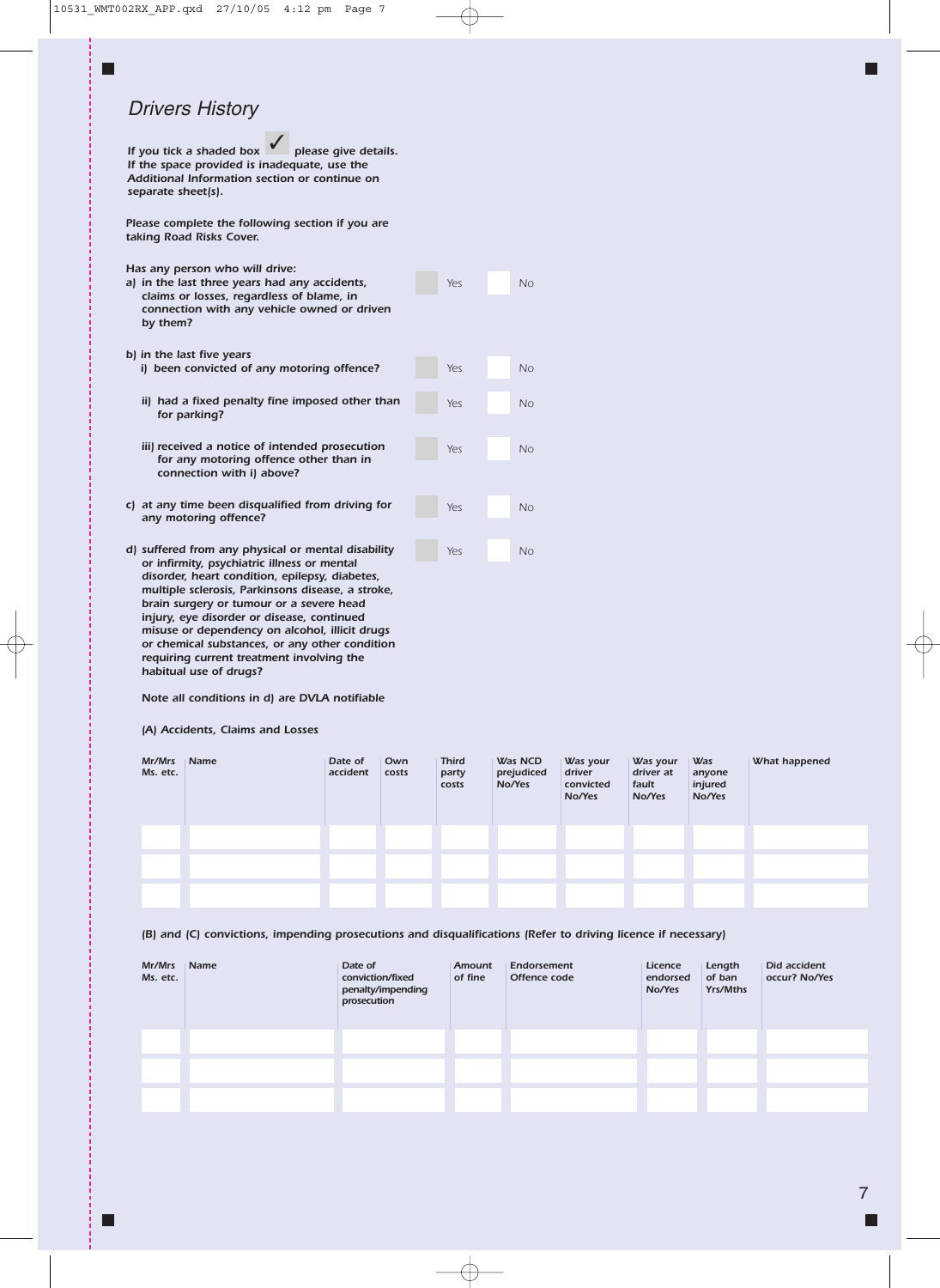П

#### *(D) Disabilities and other conditions (note a medical report may be required)*

| Mr/Mrs<br>Ms. etc. | Name | Date diagnosed | <b>Being</b><br>treated<br>No/Yes | Name(s) of drug(s) | <b>DVLA</b><br>notified<br>No/Yes | Is licence<br>restricted | Description of<br>disability/condition |
|--------------------|------|----------------|-----------------------------------|--------------------|-----------------------------------|--------------------------|----------------------------------------|
|                    |      |                |                                   |                    |                                   |                          |                                        |
|                    |      |                |                                   |                    |                                   |                          |                                        |
|                    |      |                |                                   |                    |                                   |                          |                                        |

П

 $\blacksquare$ 

#### Vehicle Details

*Please list details of the following vehicles which are owned by the Insured or held for sale and are licensed for road use NB - Vehicles belonging to employees are not covered unless they are in the hands of the Insured for overhaul upkeep or repair.*

*a) Vehicle used for recovery purposes - please provide details:*

| Make | <b>Type of Body</b> | Reg. No. | Estimated<br>Value | <b>Vehicle<br/>Capacity</b> |
|------|---------------------|----------|--------------------|-----------------------------|
|      |                     |          |                    |                             |
|      |                     |          |                    |                             |
|      |                     |          |                    |                             |
|      |                     |          |                    |                             |

*b) Other vehicles owned, leased or hired-in by the Insured and licensed for road use:*

| Make                                                                                           | <b>Model</b> |               | Reg. No. | <b>Estimated Value</b> |
|------------------------------------------------------------------------------------------------|--------------|---------------|----------|------------------------|
|                                                                                                |              |               |          |                        |
|                                                                                                |              |               |          |                        |
|                                                                                                |              |               |          |                        |
|                                                                                                |              |               |          |                        |
|                                                                                                |              |               |          |                        |
|                                                                                                |              |               |          |                        |
| c) All other vehicles in the possession of the<br>business and licensed for road use, by type: |              |               |          |                        |
| <b>Type of Vehicle</b>                                                                         |              | <b>Number</b> |          |                        |
| <b>Private Cars</b>                                                                            |              |               |          |                        |
| <b>Motor Cars</b>                                                                              |              |               |          |                        |
| Commercial Vehicles under 4 ton plated weight                                                  |              |               |          |                        |
| Commercial Vehicles over 4 and under<br>8.5 ton plated weight                                  |              |               |          |                        |

*Commercial Vehicles over 8.5 ton plated weight*

*Agricultural or Plant Vehicles*

*Vehicles with more than 8 seats*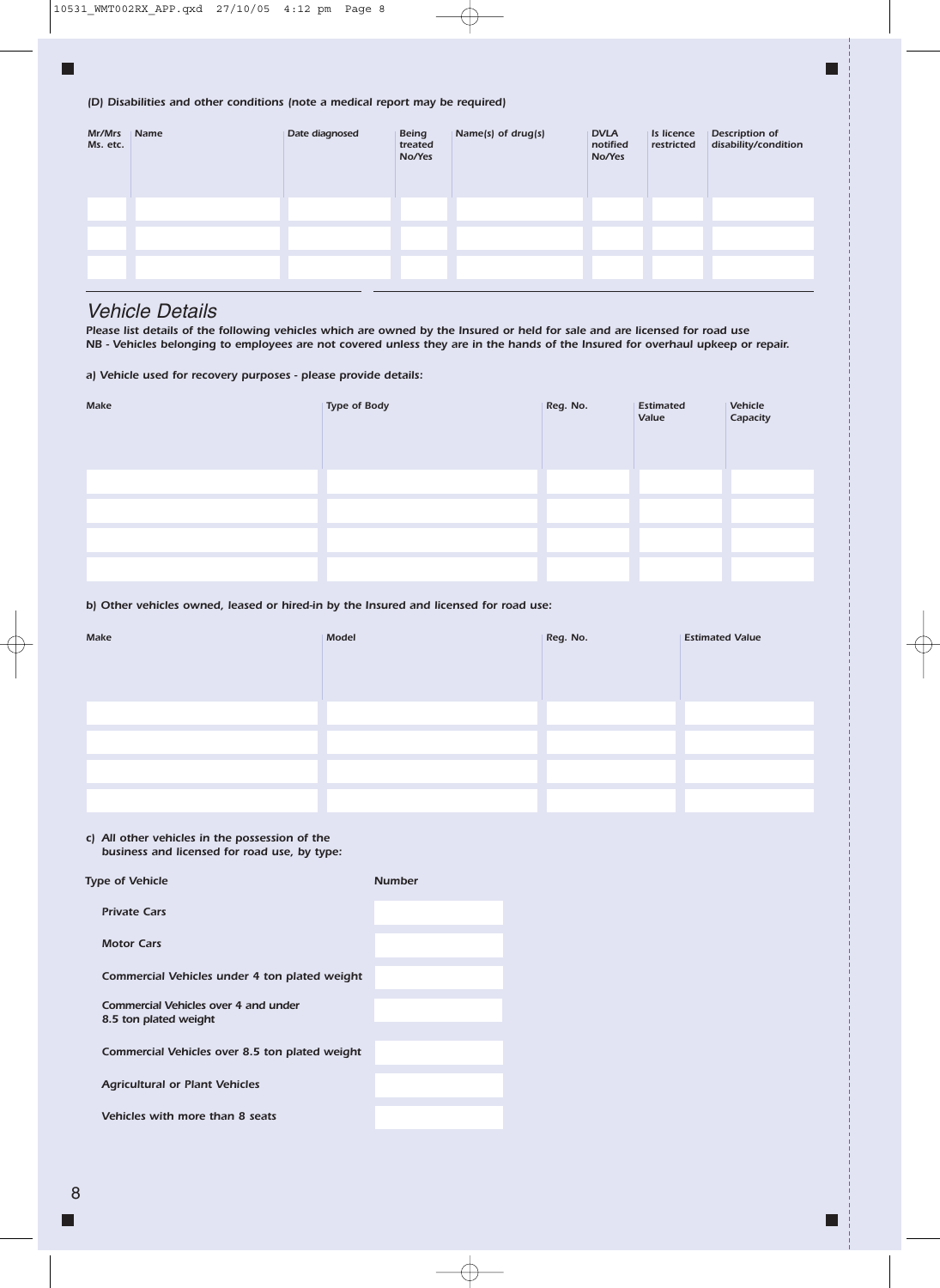*Vehicle Transporters*

П

П

*Others (Please specify)*

*d) Vehicles personally owned by partners, principals, directors or their spouses:*

| Make | Model | Reg. No. | Owner |
|------|-------|----------|-------|
|      |       |          |       |
|      |       |          |       |
|      |       |          |       |
|      |       |          |       |
|      |       |          |       |
|      |       |          |       |
|      |       |          |       |
|      |       |          |       |
|      |       |          |       |
|      |       |          |       |
|      |       |          |       |

*Trade Plates: Please list the registration numbers of all trade plates held:*

#### Optional Extensions in Cover

*NB - Any extension selected will only be granted if it is considered appropriate to the declared business operations and the basis of cover applied for.*

*a) Use by named relatives and friends for social, domestic and pleasure purposes. If you would like additional drivers included, please provide the following details:*

| Name | Date of<br><b>Birth</b> | Type of<br>Licence | <b>Date Passed</b><br><b>Driving Test</b> | Relationship to Principal Director,<br>Partner, Employee |
|------|-------------------------|--------------------|-------------------------------------------|----------------------------------------------------------|
|      |                         |                    |                                           |                                                          |
|      |                         |                    |                                           |                                                          |
|      |                         |                    |                                           |                                                          |
|      |                         |                    |                                           |                                                          |
|      |                         |                    |                                           |                                                          |
|      |                         |                    |                                           |                                                          |
|      |                         |                    |                                           |                                                          |
|      |                         |                    |                                           |                                                          |
|      |                         |                    |                                           |                                                          |
|      |                         |                    |                                           |                                                          |
|      |                         |                    |                                           |                                                          |
|      |                         |                    |                                           |                                                          |
|      |                         |                    |                                           |                                                          |
|      |                         |                    |                                           |                                                          |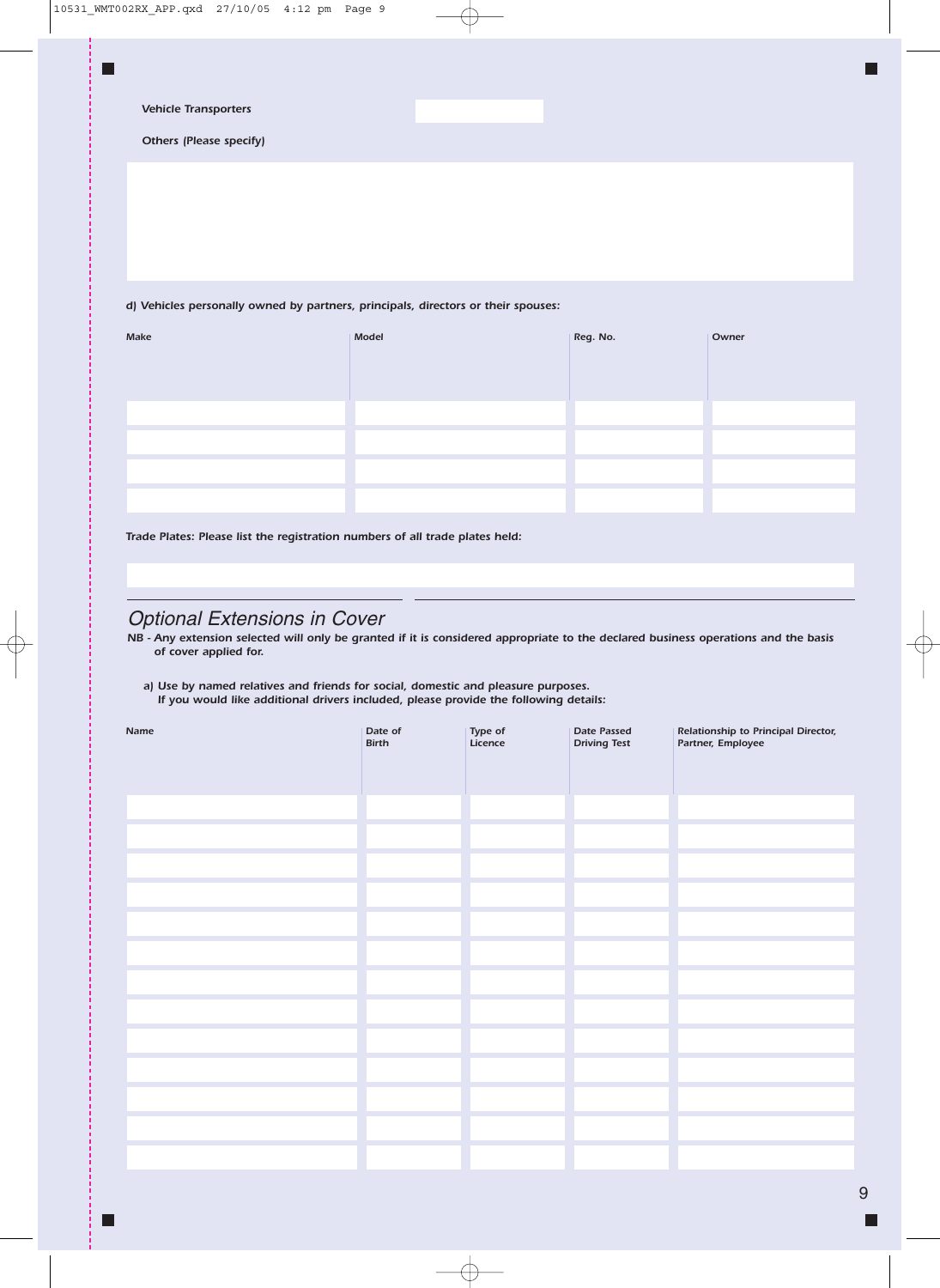| b) Unaccompanied driving by customers of<br><b>No</b><br>Yes<br>vehicles for demonstration in pursuit of sale of<br>vehicles (providing the customer is over<br>30 years of age).<br>NB1 - The standard policy includes<br>Accompanied demonstration<br>NB2 - Theft by the customer is excluded<br>c) Loan or Hire of Vehicles to customers while<br>Yes<br><b>No</b><br>their vehicles are with you for service or repair?<br>NB - This extension is not for Self Drive Hire<br>vehicles<br>d) Unnamed Relatives/Friends of Named<br>Yes<br><b>No</b><br><b>Principals/Directors?</b><br>e) Additional Business use?<br>Yes<br><b>No</b><br>- intended for the professional occupations of<br>the partners, principals, directors and their |
|----------------------------------------------------------------------------------------------------------------------------------------------------------------------------------------------------------------------------------------------------------------------------------------------------------------------------------------------------------------------------------------------------------------------------------------------------------------------------------------------------------------------------------------------------------------------------------------------------------------------------------------------------------------------------------------------------------------------------------------------|
|                                                                                                                                                                                                                                                                                                                                                                                                                                                                                                                                                                                                                                                                                                                                              |
|                                                                                                                                                                                                                                                                                                                                                                                                                                                                                                                                                                                                                                                                                                                                              |
|                                                                                                                                                                                                                                                                                                                                                                                                                                                                                                                                                                                                                                                                                                                                              |
|                                                                                                                                                                                                                                                                                                                                                                                                                                                                                                                                                                                                                                                                                                                                              |
|                                                                                                                                                                                                                                                                                                                                                                                                                                                                                                                                                                                                                                                                                                                                              |
| spouses. Please show details below:                                                                                                                                                                                                                                                                                                                                                                                                                                                                                                                                                                                                                                                                                                          |
| <b>Additional</b><br><b>Name</b><br>Occupation                                                                                                                                                                                                                                                                                                                                                                                                                                                                                                                                                                                                                                                                                               |
|                                                                                                                                                                                                                                                                                                                                                                                                                                                                                                                                                                                                                                                                                                                                              |
|                                                                                                                                                                                                                                                                                                                                                                                                                                                                                                                                                                                                                                                                                                                                              |
|                                                                                                                                                                                                                                                                                                                                                                                                                                                                                                                                                                                                                                                                                                                                              |
|                                                                                                                                                                                                                                                                                                                                                                                                                                                                                                                                                                                                                                                                                                                                              |
|                                                                                                                                                                                                                                                                                                                                                                                                                                                                                                                                                                                                                                                                                                                                              |

 $\overline{\varphi}$ 

 $\blacksquare$ 

 $\overline{\varphi}$ 

# Business Activities

*a) For which motor manufacturer(s) are you a main or sub-dealer?*

| b) Do you undertake vehicle recovery on behalf<br>of the AA, RAC or any other motoring<br>organisation? | Yes | $N_{\Omega}$   |
|---------------------------------------------------------------------------------------------------------|-----|----------------|
| If 'Yes' give details.                                                                                  |     |                |
| c) Do you specialise in selling, or repairing<br>or servicing:                                          | Yes | $N_{\Omega}$   |
| i)<br>sports or high performance cars?                                                                  | Yes | <b>No</b>      |
| ii) cars having a market value in excess<br>of £25,000?                                                 | Yes | $N_{\Omega}$   |
| iii) veteran, vintage or classic vehicles?                                                              | Yes | N <sub>0</sub> |
| iv) commercial or public service vehicles?                                                              | Yes | NΩ             |
| v) agricultural vehicles or implements?                                                                 | Yes | N <sub>0</sub> |
| vi) imported vehicles?                                                                                  | Yes | NΩ             |

10  $\blacksquare$ 

 $\overline{\mathbb{Q}}$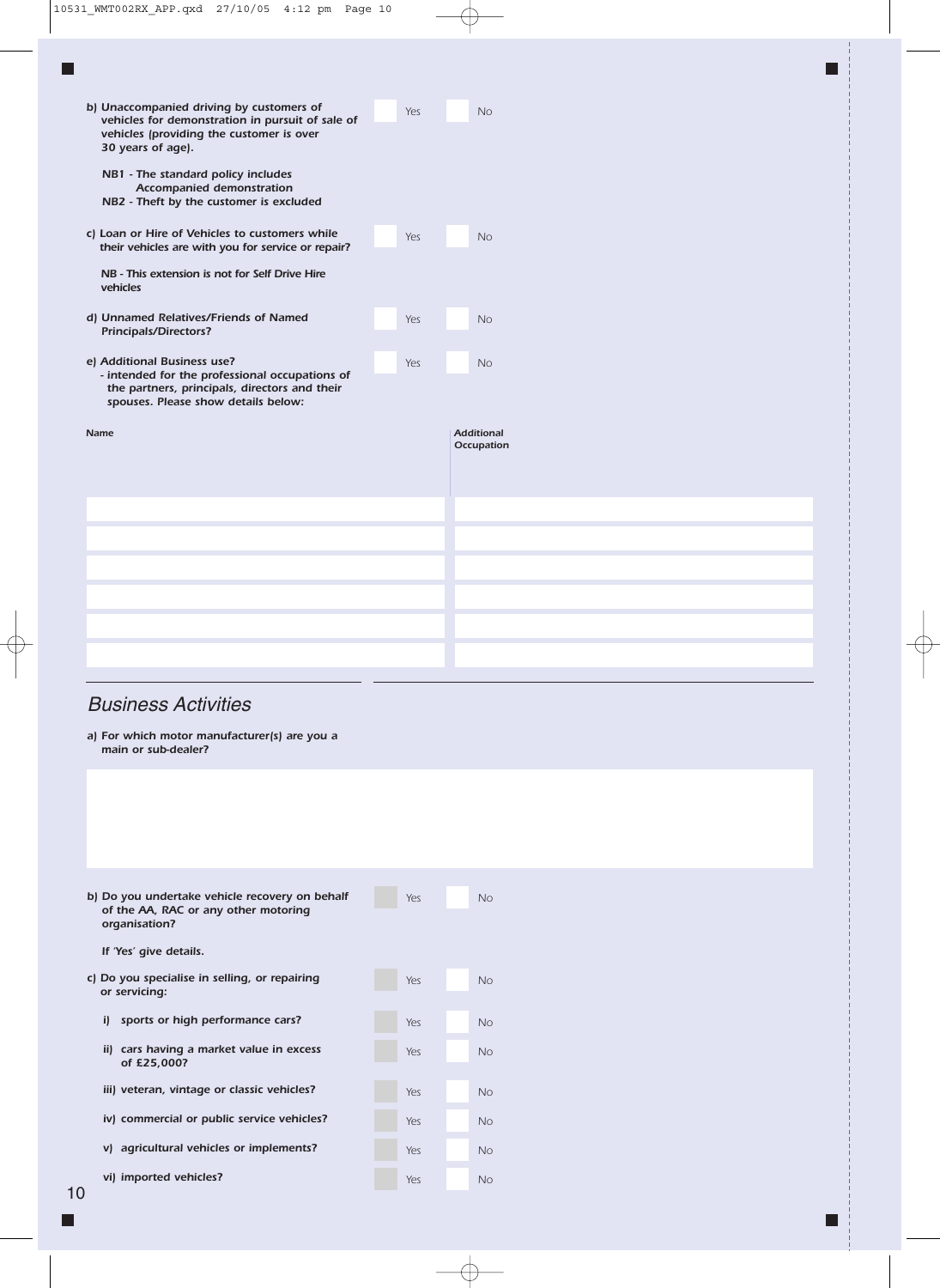П

*If 'Yes' to any of the above questions please give details:*

### No Claims Discount

*The renewal notice of your previous insurer must be produced as evidence of No Claims Discount entitlement.*

*Please indicate whether you have attached proof of No Claims Discount to this Proposal*

How Many Certificates of Insurance do you Require?

*Yes No*

*Please insert number*

П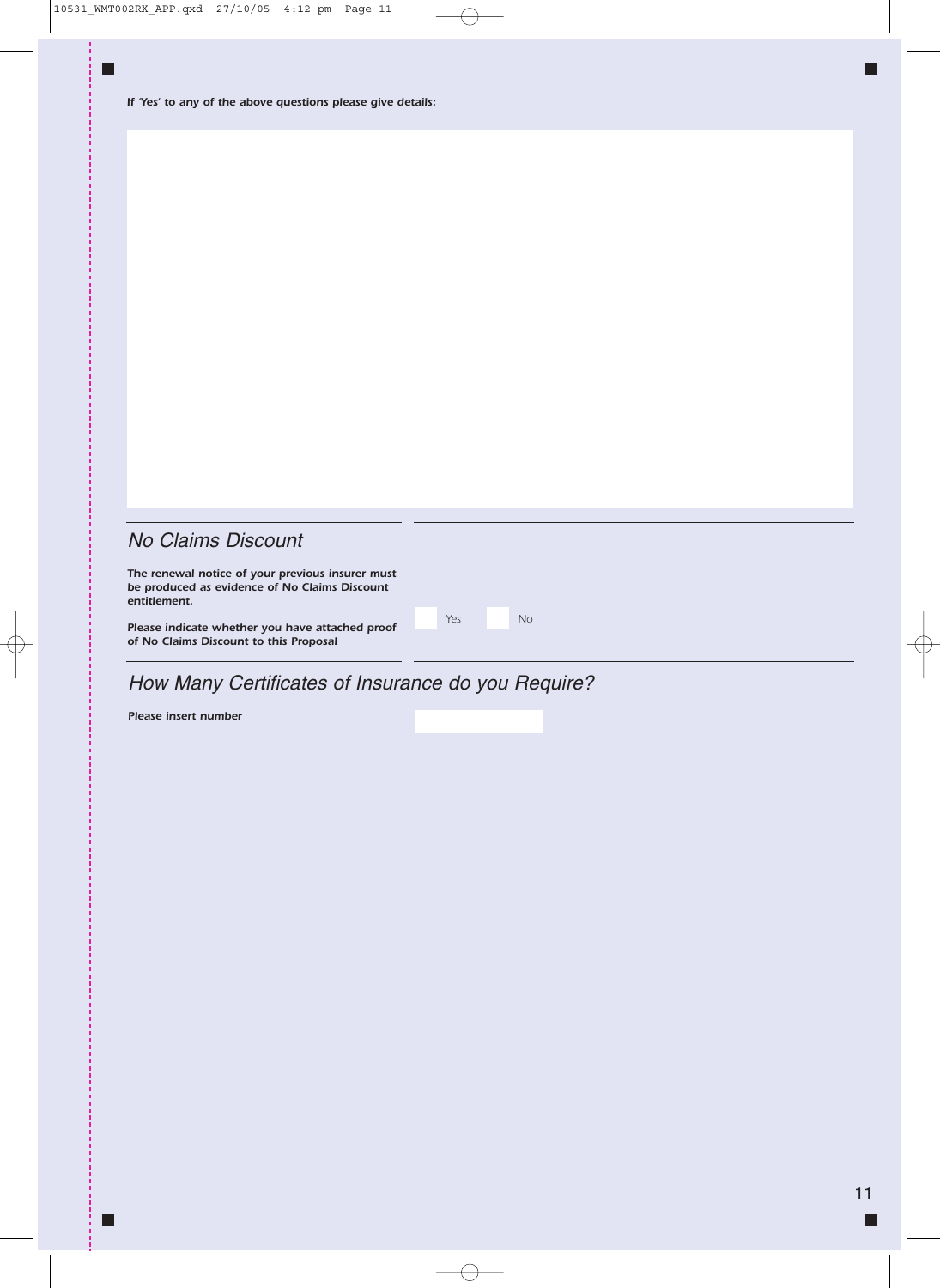| Section 3 - Property - All Risks Cover |  |  |  |
|----------------------------------------|--|--|--|
|----------------------------------------|--|--|--|

### Basis of Cover

 $\blacksquare$ 

*Premises and sums to be insured.*

*Standard Construction means premises built of brick, stone or concrete and roofed with slates, tiles, concrete, metal, asbestos or sheets or slabs composed entirely of incombustible mineral ingredients and plastic roof lights.*

 $\oplus$ 

 $\blacksquare$ 

 $\blacksquare$ 

| 1. Premises Insured                                                                                                                                                                                            |               |     |                           |           |  |  |  |  |  |  |  |  |
|----------------------------------------------------------------------------------------------------------------------------------------------------------------------------------------------------------------|---------------|-----|---------------------------|-----------|--|--|--|--|--|--|--|--|
| <b>Address</b>                                                                                                                                                                                                 |               |     |                           |           |  |  |  |  |  |  |  |  |
|                                                                                                                                                                                                                |               |     |                           |           |  |  |  |  |  |  |  |  |
| Postcode                                                                                                                                                                                                       |               |     | $-1$ - $-1$ - $-1$ - $-1$ |           |  |  |  |  |  |  |  |  |
| 2. Property to be Insured<br>a) Buildings                                                                                                                                                                      | £             |     |                           |           |  |  |  |  |  |  |  |  |
| b) Contents (excluding property in c, d, e, f, g                                                                                                                                                               | £             |     |                           |           |  |  |  |  |  |  |  |  |
| and i below)                                                                                                                                                                                                   |               |     |                           |           |  |  |  |  |  |  |  |  |
| c) i) Stock (including cigarettes and tobacco /<br>limit £1,000, radio and other audio goods /<br>limit £1,000.<br>Higher amounts must be shown separately)<br>excluding property in ii), d, e, g and i below) | £             |     |                           |           |  |  |  |  |  |  |  |  |
| ii) Stock of tyres                                                                                                                                                                                             | £             |     |                           |           |  |  |  |  |  |  |  |  |
| d) Vehicles the property of or leased in by you<br>or held by you on consignment                                                                                                                               | £             |     |                           |           |  |  |  |  |  |  |  |  |
| e) Customers' Vehicles (including contents limit<br>£1,000 in any one vehicle) accessories or<br>spare parts thereon or therein in your custody<br>or control                                                  | $\mathcal{F}$ |     |                           |           |  |  |  |  |  |  |  |  |
| f) Portable tools belonging to you, the directors<br>E<br>or employees or for which you are responsible                                                                                                        |               |     |                           |           |  |  |  |  |  |  |  |  |
| g) Underground fuel tanks and their contents                                                                                                                                                                   | £             |     |                           |           |  |  |  |  |  |  |  |  |
| h) Electronic office equipment (i.e: computers<br>and peripheral equipment, fax machines,<br>photocopiers and word processors)                                                                                 | £             |     |                           |           |  |  |  |  |  |  |  |  |
| Are any items included under h) valued in<br>excess of £5,000?                                                                                                                                                 |               | Yes |                           | <b>No</b> |  |  |  |  |  |  |  |  |
| If 'Yes' please list these with values on page 15                                                                                                                                                              |               |     |                           |           |  |  |  |  |  |  |  |  |
| i) Other Property (please specify)                                                                                                                                                                             |               |     |                           |           |  |  |  |  |  |  |  |  |
| 3. Occupation<br>How do you occupy the premises?<br>(tick as appropriate)                                                                                                                                      |               |     |                           |           |  |  |  |  |  |  |  |  |
| <b>Workshop</b>                                                                                                                                                                                                |               |     |                           |           |  |  |  |  |  |  |  |  |
| <b>Showroom</b>                                                                                                                                                                                                |               |     |                           |           |  |  |  |  |  |  |  |  |
| <b>Office</b>                                                                                                                                                                                                  |               |     |                           |           |  |  |  |  |  |  |  |  |
| <b>Other</b>                                                                                                                                                                                                   |               |     |                           |           |  |  |  |  |  |  |  |  |
| Please specify                                                                                                                                                                                                 |               |     |                           |           |  |  |  |  |  |  |  |  |
|                                                                                                                                                                                                                |               |     |                           |           |  |  |  |  |  |  |  |  |
|                                                                                                                                                                                                                |               |     |                           |           |  |  |  |  |  |  |  |  |

 $\bigoplus$ 

12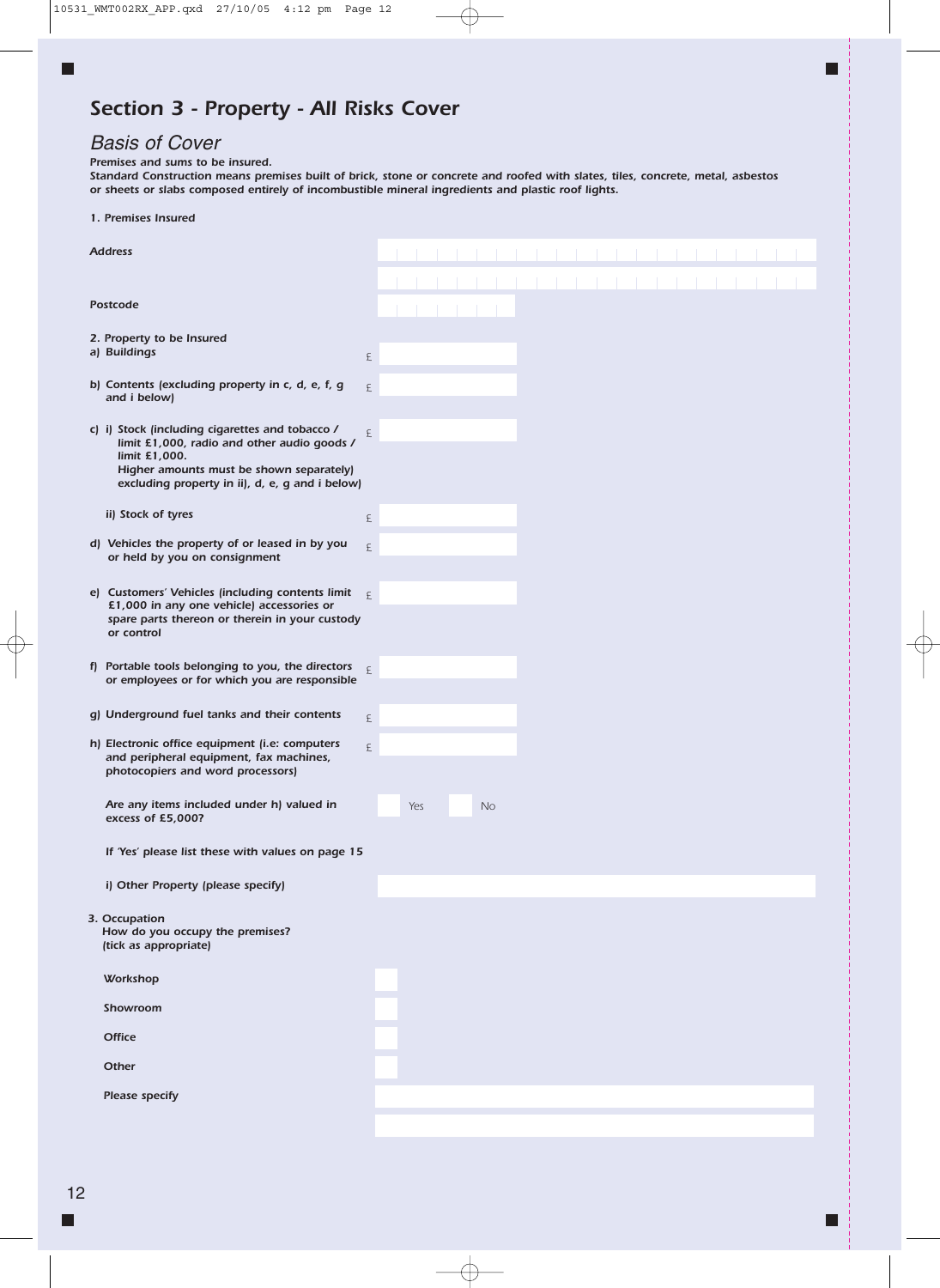€

 $\blacksquare$ 

| 4. Construction                                        |                                                                                                |     |           |  |
|--------------------------------------------------------|------------------------------------------------------------------------------------------------|-----|-----------|--|
|                                                        | a) Are the premises of standard construction?                                                  | Yes | <b>No</b> |  |
|                                                        | b) If 'No' are they lined with combustible wall<br>linings or sandwich panels? If 'Yes' please |     |           |  |
| advise details of extent and type                      |                                                                                                |     |           |  |
|                                                        | c) If 'No' to a) and b) above please give details                                              |     |           |  |
| of construction                                        |                                                                                                |     |           |  |
| 5. Heating                                             | Please state method of heating premises                                                        |     |           |  |
|                                                        | 6. Are the premises in a position or area likely to                                            |     |           |  |
| occurred?                                              | be subject to flooding or where flooding has                                                   | Yes | <b>No</b> |  |
|                                                        | 7. Has the electrical installation been inspected                                              | Yes | <b>No</b> |  |
| years?                                                 | by a qualified engineer during the last 5                                                      |     |           |  |
| subsidence                                             | 8. Do you wish to extend your cover to include                                                 | Yes | <b>No</b> |  |
| If 'Yes'                                               |                                                                                                |     |           |  |
|                                                        | a) Has the property or any adjacent property<br>previously suffered damage from subsidence?    | Yes | <b>No</b> |  |
| b) Are there visible signs of cracking?                |                                                                                                | Yes | <b>No</b> |  |
|                                                        | c) Is the property erected on made up ground?                                                  | Yes | <b>No</b> |  |
|                                                        | d) Are there trees within 5 metres of the property?                                            | Yes | <b>No</b> |  |
| within 10 metres of the property?                      | e) Are there any elm, poplar or willow trees                                                   | Yes | <b>No</b> |  |
| out please attach a copy                               | If a structural survey has recently been carried                                               |     |           |  |
| 9. Are the premises protected by an intruder<br>alarm? |                                                                                                |     |           |  |
| If 'Yes'                                               |                                                                                                |     |           |  |
| a) Name of installer                                   |                                                                                                |     |           |  |
| b) Method of signalling<br><b>Bells only</b>           |                                                                                                |     |           |  |
| <b>Digital Communicator</b>                            |                                                                                                |     |           |  |
| <b>BT Red Care</b>                                     |                                                                                                |     |           |  |
| <b>Other - Please Specify</b>                          |                                                                                                |     |           |  |
| 10. Vehicle Security                                   |                                                                                                |     |           |  |
|                                                        | i) Are vehicle ignition keys removed when<br>vehicle/premises are left unattended?             | Yes | <b>No</b> |  |
| ii) Are vehicles not contained in locked               |                                                                                                | Yes | No        |  |
| are left unattended?                                   | buildings securely locked when the premises                                                    |     |           |  |
| 11. Additional Premises                                |                                                                                                | Yes | <b>No</b> |  |
|                                                        | Are any additional premises to be insured?                                                     |     |           |  |
| information sheet(s)                                   | If 'Yes' please complete additional premises                                                   |     |           |  |

 $\overline{\bigoplus}$ 

 $\phi$ Ξ

13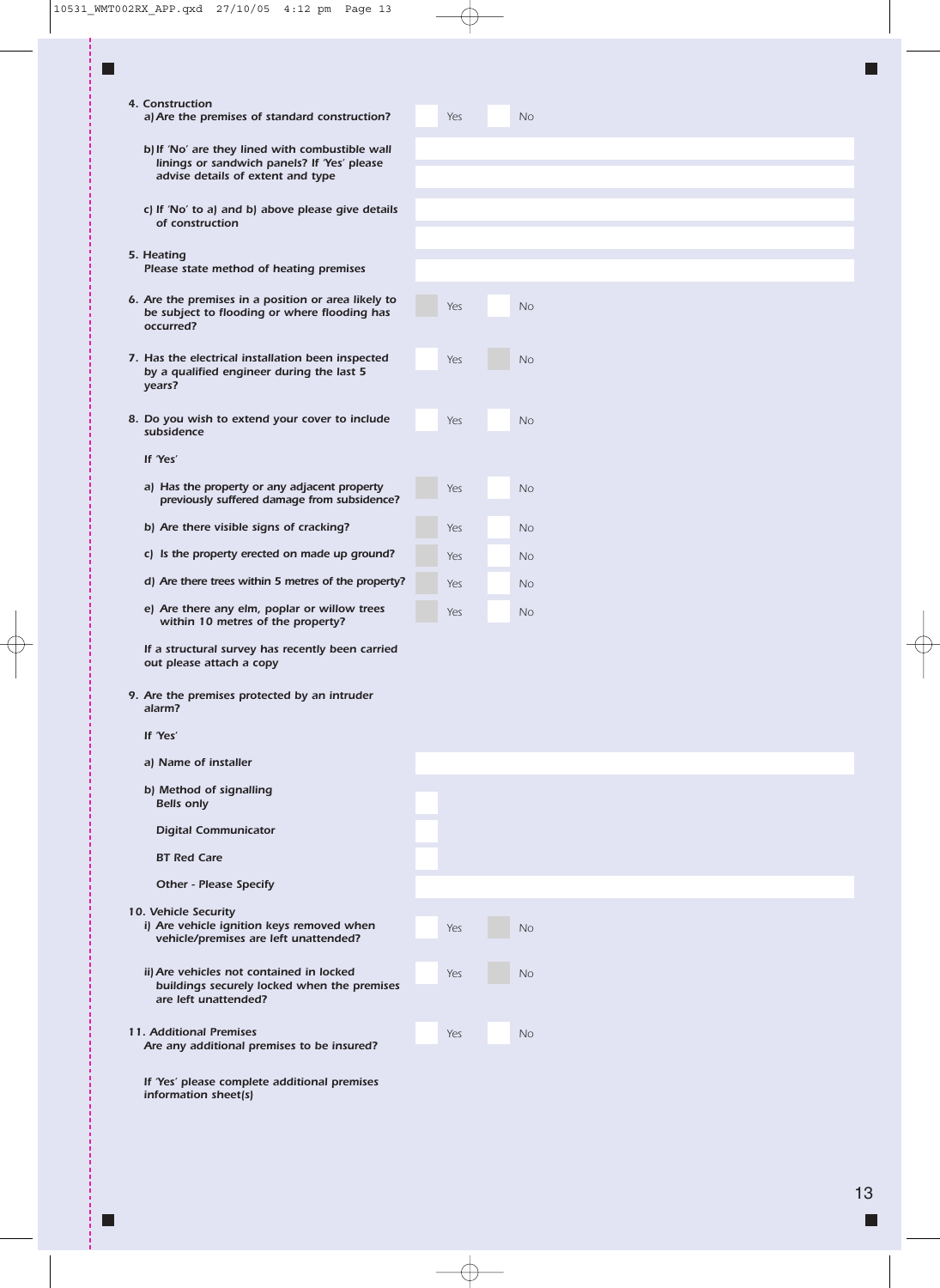#### *SUMS INSURED Please make sure your Sums Insured allow for:*

- *Buildings*
- *Pipings ducting cables wires and associated control gear on the premises extending to the public main but only to the extent of your responsibility*
- *Fixed glass, fixed signs and canopies*
- 
- *Architects surveyors legal and consulting engineers fees • Landlords fixtures and fittings*
- 
- *Outbuildings kiosks and annexes*
- *Yards car parks and pavements*
- *Debris removal costs*
- *Walls gates and fences*

#### *Contents*

- *Machinery and plant*
- *Tenants improvements*
- *Fuel installation pumps*
- *Debris removal costs*
- *Legal and consulting engineers fees*
- *Contents of outbuildings*
- *Property held in trust*

#### *REINSTATEMENT VALUE*

The Sum Insured under Buildings and Contents should represent the reinstatement (replacement as new) value as losses will *be settled on this basis unless we advise you to the contrary on acceptance of this Proposal.*

#### *Stock And Materials In Trade*

*• Property held in trust*

*• Debris removal costs*

### *Section 4 - Business Interruption and Loss of Accounts Receivable*

┓

П

#### Basis of Cover

*Premises and sums to be insured (please refer to previous pages)*

#### *1. Premises Insured*

*The cover will apply to the same addresses as those listed in the Material Damage Section*

| 2. Sums Insured<br>a) Estimated Gross Profit                                                                   | £ |  |
|----------------------------------------------------------------------------------------------------------------|---|--|
| b) This Section automatically includes cover<br>for Loss of Accounts Receivable Sum<br><b>Insured £50,000.</b> |   |  |

*If you want to increase this please state the extra amount required a a nease state the*  $\frac{1}{2}$ 

#### *3. Uninsured Working Expenses*

*Please list the expenses you are not insuring under item 2a): bad debts purchases and:*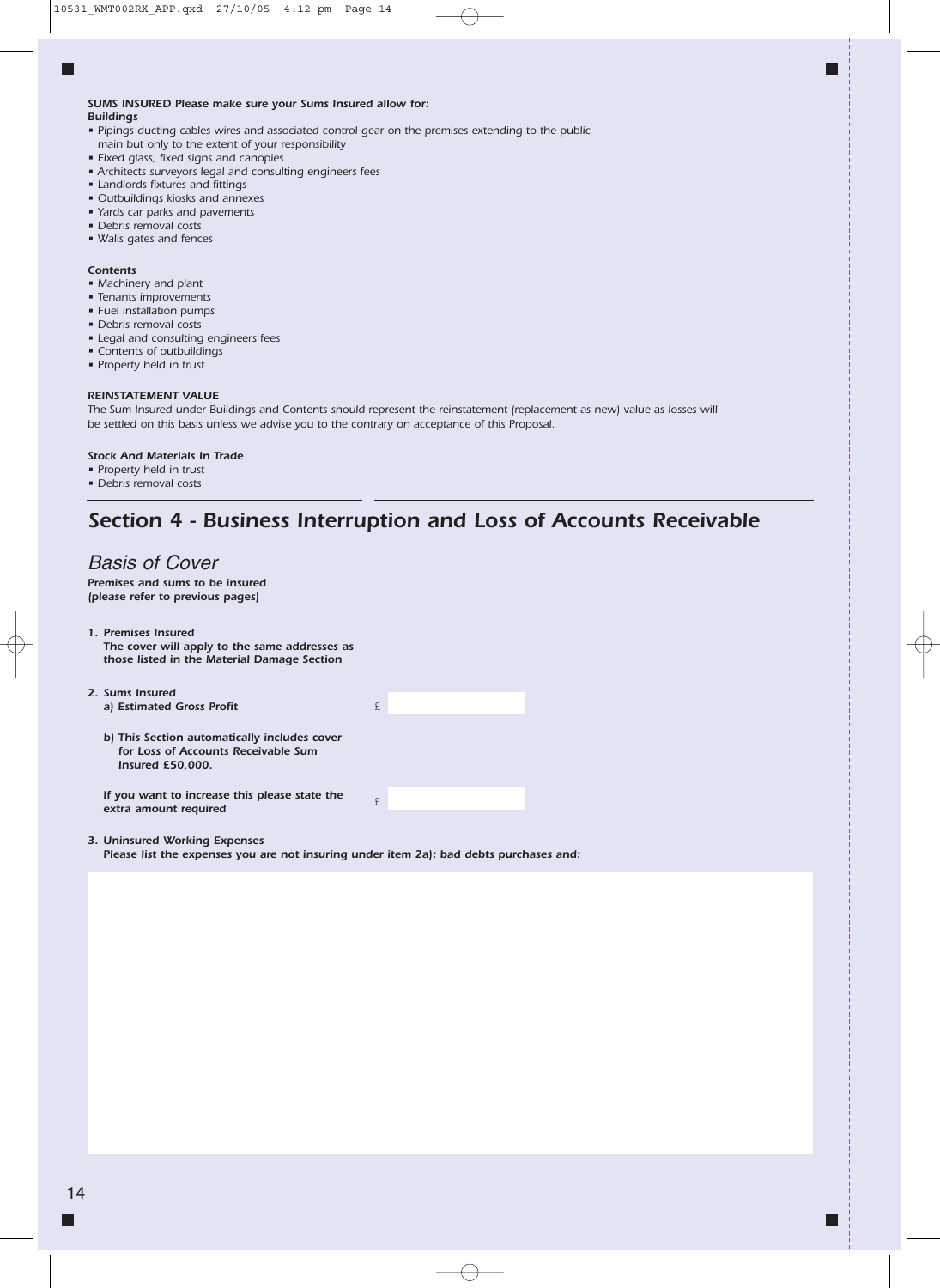| 4. Maximum Indemnity Period                                                                                                                        |                                                                                                                                                        |  |
|----------------------------------------------------------------------------------------------------------------------------------------------------|--------------------------------------------------------------------------------------------------------------------------------------------------------|--|
| Please state Maximum Indemnity Period required<br>Where the indemnity period exceeds 12 months the Sum Insured should be increased proportionately | months (min. 12 months)                                                                                                                                |  |
| Cover automatically includes the following extensions in cover. Limit 10% of the Estimated Gross Profit                                            |                                                                                                                                                        |  |
| 1) Premises (other than your own) where property is stored.                                                                                        |                                                                                                                                                        |  |
| 2) Exhibition sites.                                                                                                                               |                                                                                                                                                        |  |
|                                                                                                                                                    | 3) Premises of any public supply undertaking from which you obtain electricity, gas, water or telecommunications services.                             |  |
| 4) Suppliers Premises (not Motor Vehicle Manufacturers) e.g. parts, accessories and fuel supplies.                                                 |                                                                                                                                                        |  |
|                                                                                                                                                    |                                                                                                                                                        |  |
| 5) Customers Premises.                                                                                                                             |                                                                                                                                                        |  |
| The following optional extensions in cover are available. Please indicate $\bullet$ if you require cover                                           | If the 10% limit is inadequate please state the limit required together with the full name and address, including postcode, for Extensions 1, 4 and 5. |  |
| If you answer 'Yes' to 1 please give the full name and address including postcode.                                                                 | <b>Cover Required</b>                                                                                                                                  |  |
| 1) Motor Vehicle Manufacturers                                                                                                                     | Yes<br>% of Estimated Gross Profit                                                                                                                     |  |
|                                                                                                                                                    |                                                                                                                                                        |  |
|                                                                                                                                                    |                                                                                                                                                        |  |
| 2) Goods in Transit                                                                                                                                | % of Estimated Gross Profit<br>Yes                                                                                                                     |  |
| 3) Motor Vehicles used for your business                                                                                                           | % of Estimated Gross Profit<br>Yes                                                                                                                     |  |
| 4) Loss of MOT testing licence                                                                                                                     | Yes                                                                                                                                                    |  |
| If 'Yes'<br>i) Have you or any principal or director received a                                                                                    | <b>No</b><br>Yes                                                                                                                                       |  |

# *Section 5 - All Risks - Selected Articles*

### Basis of Cover

 $\blacksquare$ 

*Details of Articles to be Insured Sum Insured £*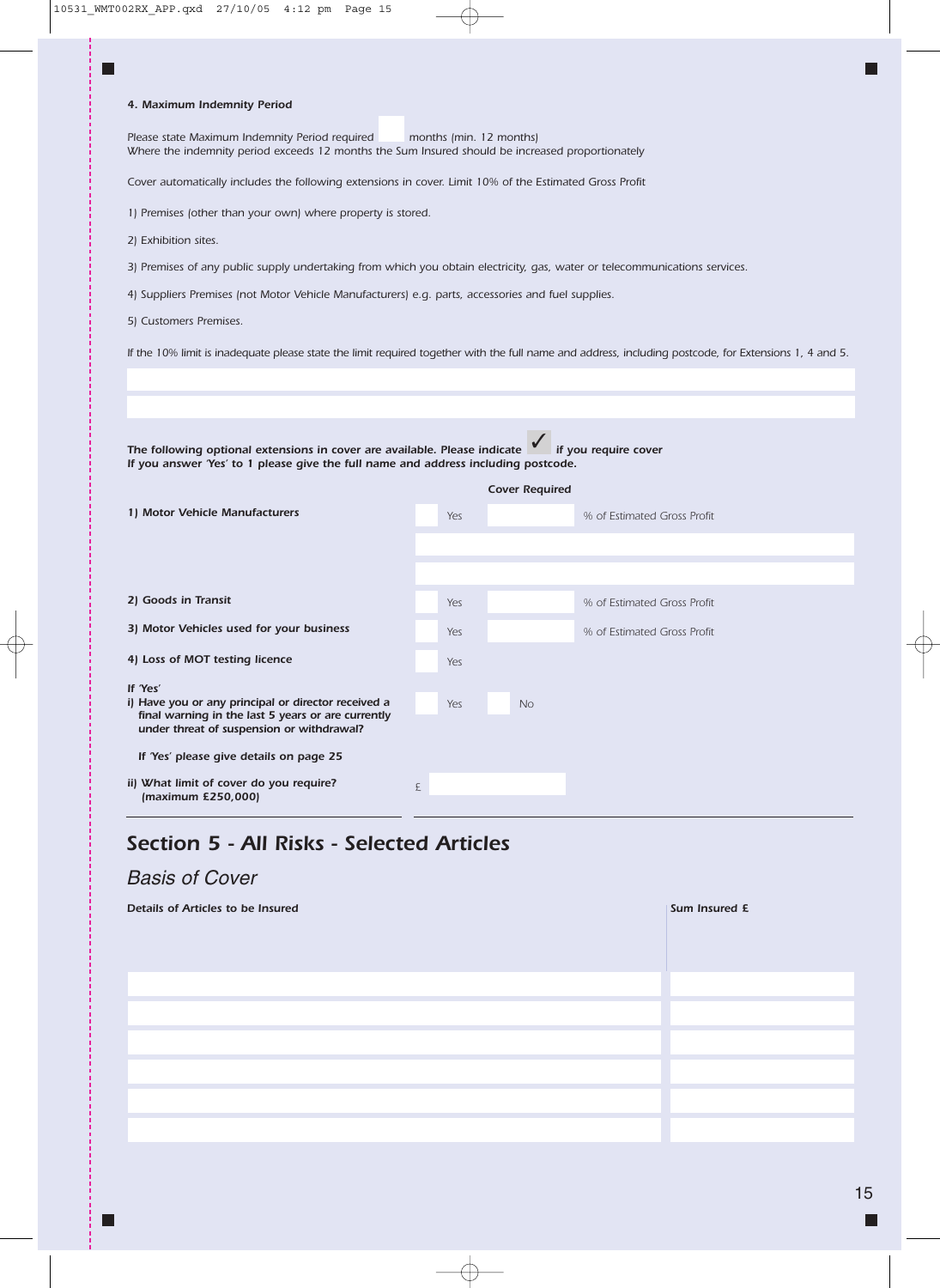| 531_WMT002RX_APP.qxd 27/10/05 4:12 pm Page 16                                                                                          |                           |
|----------------------------------------------------------------------------------------------------------------------------------------|---------------------------|
|                                                                                                                                        |                           |
| Please indicate cover required by ticking box 1,2,3 or 4                                                                               |                           |
| 1 Premises only                                                                                                                        |                           |
| 2 Europe                                                                                                                               |                           |
| 3 Great Britain                                                                                                                        |                           |
| 4 Worldwide                                                                                                                            |                           |
| <b>Section 6 - Money</b>                                                                                                               |                           |
| <b>Basis of Cover</b>                                                                                                                  |                           |
| Limits                                                                                                                                 | <b>Limits Required</b>    |
| For any loss of Money (other than crossed cheques<br>and cancelled National Insurance stamps)                                          |                           |
| 1. In transit or in a bank night safe or from the<br>premises during Business Hours                                                    | $\boldsymbol{\mathsf{E}}$ |
| 2. From the premises out of Business Hours in<br>the undernoted locked safe or strongrooms                                             | £                         |
| Show makers name and model number                                                                                                      |                           |
|                                                                                                                                        |                           |
| 3. From the premises out of Business Hours or at<br>the residence of any principal or authorised<br>employee £500 maximum per premises | £                         |
| Maximum amount of money carried by one<br>person                                                                                       | £                         |
| <b>Estimates</b>                                                                                                                       |                           |
| 1. Estimated annual amount of notes and coins<br>in transit                                                                            | £                         |
| 2. Does the above include money relating to all<br>your premises?                                                                      | Yes<br><b>No</b>          |
| If the answer is 'No' please specify why                                                                                               |                           |
|                                                                                                                                        |                           |
|                                                                                                                                        |                           |
|                                                                                                                                        |                           |
|                                                                                                                                        |                           |

| Personal Accident - Assault                                                                                                                                               |   |     |    |
|---------------------------------------------------------------------------------------------------------------------------------------------------------------------------|---|-----|----|
| The standard cover under this Section is £10,000<br>(capital sums) and £100 (weekly benefit for<br>Temporary Total Disablement). Do you wish to<br>increase these limits? |   | Yes | No |
| If the answer is 'Yes' please state limits required<br>(maximum £30,000 capital sums and £300 per week)                                                                   |   |     |    |
| 1. Capital sums                                                                                                                                                           | £ |     |    |
| 2. Temporary total disablement (weekly benefit)                                                                                                                           | £ |     |    |

 $\overline{\bigoplus}$ 

 $\blacksquare$ 

 $\downarrow$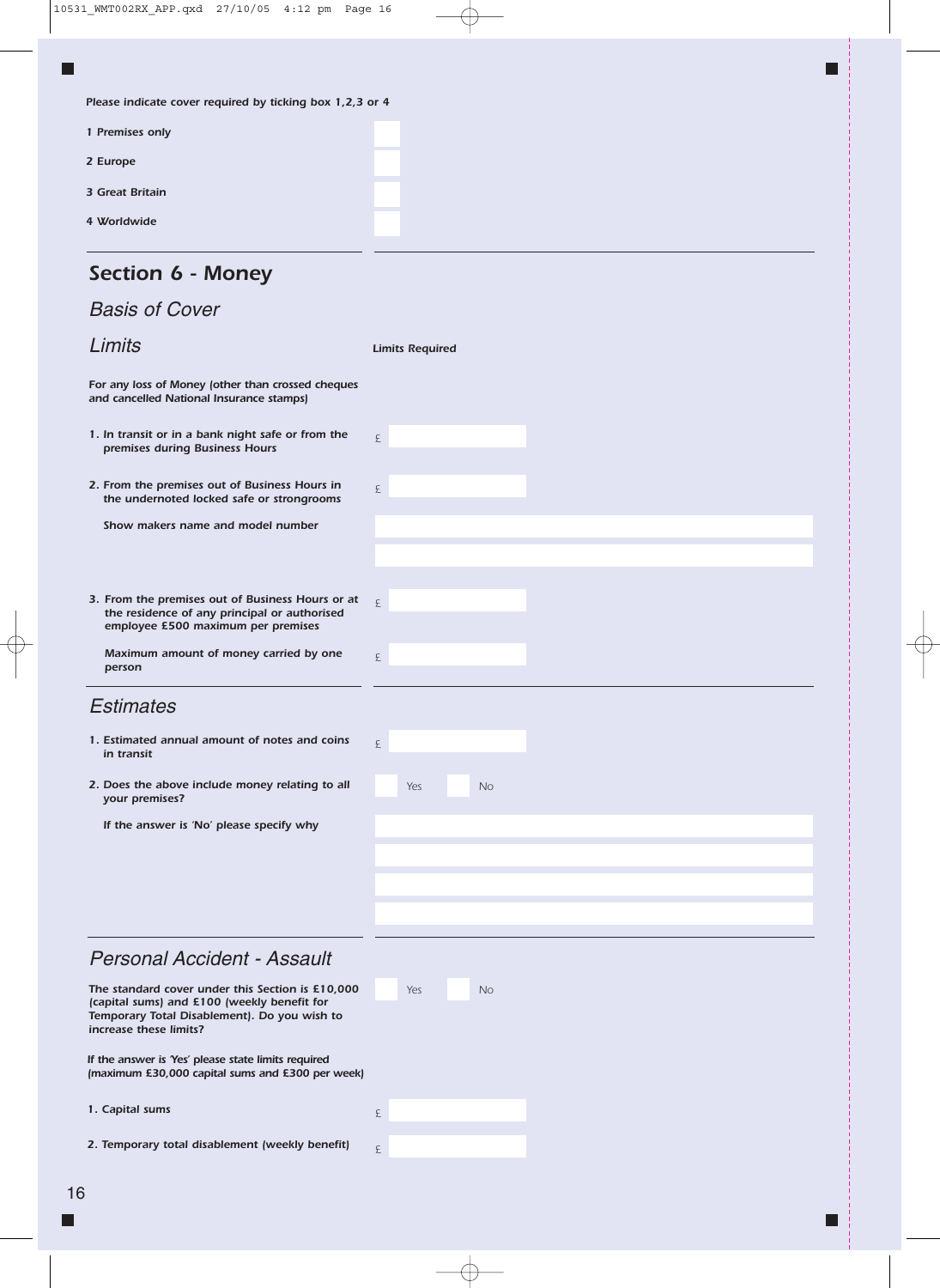| <b>General Question</b><br>Give full details of precautions taken for the<br>safety of the money |         |           |         |         |
|--------------------------------------------------------------------------------------------------|---------|-----------|---------|---------|
| a) at the premises or sites<br>(excluding money in a locked safe)                                |         |           |         |         |
| b) in transit                                                                                    |         |           |         |         |
| <b>Wrongful Conversion</b><br>Do you require cover?                                              | Yes     | No        |         |         |
| If 'Yes' please indicate in limit required                                                       | £10,000 | £15,000   | £20,000 | £25,000 |
| Do you subscribe to<br>i) HP Information?                                                        | Yes     | <b>No</b> |         |         |
| ii) Equifax Gold Check?                                                                          | Yes     | <b>No</b> |         |         |
| iii) Another body?                                                                               | Yes     | <b>No</b> |         |         |
| If 'Yes' to iii) please give details                                                             |         |           |         |         |
|                                                                                                  |         |           |         |         |

# *Section 7 - Liability*

### Basis of Cover

*Please tick appropriate box to indicate the cover*

| required                                    |   |     |           | <b>LIMIT OF INDEMNITY</b>                                                |
|---------------------------------------------|---|-----|-----------|--------------------------------------------------------------------------|
| <b>Employers Liability</b>                  |   | Yes | <b>No</b> | £10,000,000                                                              |
| Do you wish us to consider a higher amount? |   | Yes | <b>No</b> |                                                                          |
| If 'Yes' please specify amount              | £ |     |           |                                                                          |
| <b>Public/Product Liability</b>             |   | Yes | <b>No</b> | £5,000,000<br>For Product Liability insurance, this is the limit for any |
|                                             |   |     |           | one period of insurance                                                  |
| Do you wish us to consider a higher amount? |   | Yes | <b>No</b> |                                                                          |
| If 'Yes' please specify amount              | £ |     |           |                                                                          |

### Your Business

 $\blacksquare$ 

*Please give details of work undertaken*

 $\blacksquare$ 

∎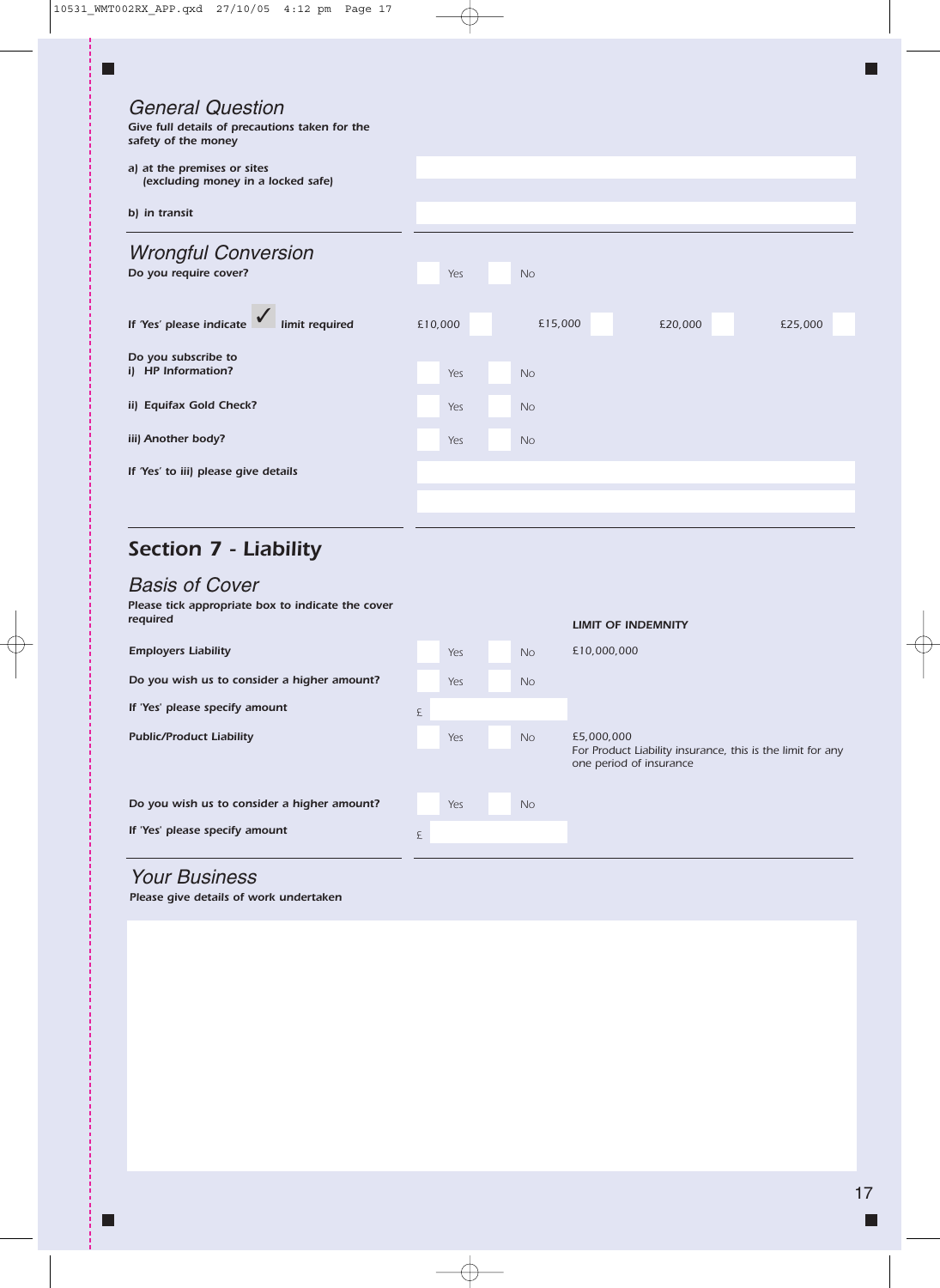| <b>General Questions - Liability</b>                                                                                                                                                                                                           |     |           |
|------------------------------------------------------------------------------------------------------------------------------------------------------------------------------------------------------------------------------------------------|-----|-----------|
| 1. Does your trade or business involve the discharge<br>of effluent, fumes or anything of a noxious nature?                                                                                                                                    | Yes | No        |
| 2. Do you handle, use, store or transport any of<br>the following:                                                                                                                                                                             |     |           |
| a) asbestos or silica or materials containing<br>these substances?                                                                                                                                                                             | Yes | <b>No</b> |
| b) isocyanates?                                                                                                                                                                                                                                | Yes | <b>No</b> |
| c) dioxins?                                                                                                                                                                                                                                    | Yes | <b>No</b> |
| d) radioactive substances or other sources of<br>ionising radiations?                                                                                                                                                                          | Yes | <b>No</b> |
| e) acids, gases, chemicals, explosives, or other<br>toxic, dangerous or waste substances?                                                                                                                                                      | Yes | <b>No</b> |
| 3. Are your premises in a good state of repair?                                                                                                                                                                                                | Yes | <b>No</b> |
| 4. Is your machinery and plant (including<br>mechanically propelled plant) properly fenced,<br>quarded and in good order and where<br>appropriate inspected in accordance with<br>statutory requirements?                                      | Yes | No        |
| 5. Is there a written Health and Safety Policy in<br>place, which is regularly updated, and are all<br>employees aware of its content?                                                                                                         | Yes | <b>No</b> |
| 6. Have workplace risk assessments been carried<br>out as required by the Management of Health<br>and Safety at Work Regulations 1992 or other<br>specific legislation eg Control of Substances<br><b>Hazardous to Health Regulations 1988</b> | Yes | <b>No</b> |

*Yes No*

П

П

*Yes No*

*Yes No*

*Yes No*

*relevant action taken? 7. Do you work on or in aircraft operational areas, waterborne craft, offshore nuclear installations, petro-chemical works or power stations?*

*(COSHH), Noise etc and where appropriate*

*8. Do you use oxy-acetylene or similar welding or flame cutting equipment, angle grinders, blow lamps or blow torches, flame guns, hot air guns or other heat producing equipment away from your premises?*

*9. Have you received notification or have you pending a claim for alleged deafness as a result of noise or any other industrial-related disease claim or incident?*

*10. Has any prosecution, prohibition notice or improvement order been made against you under any Health and Safety legislation during the last 5 years?*

*11. Do you undertake manual work outside the UK? Yes No*

**If you have ticked a shaded box** ● please give details below.

*If the space provided is inadequate use the Additional Information section*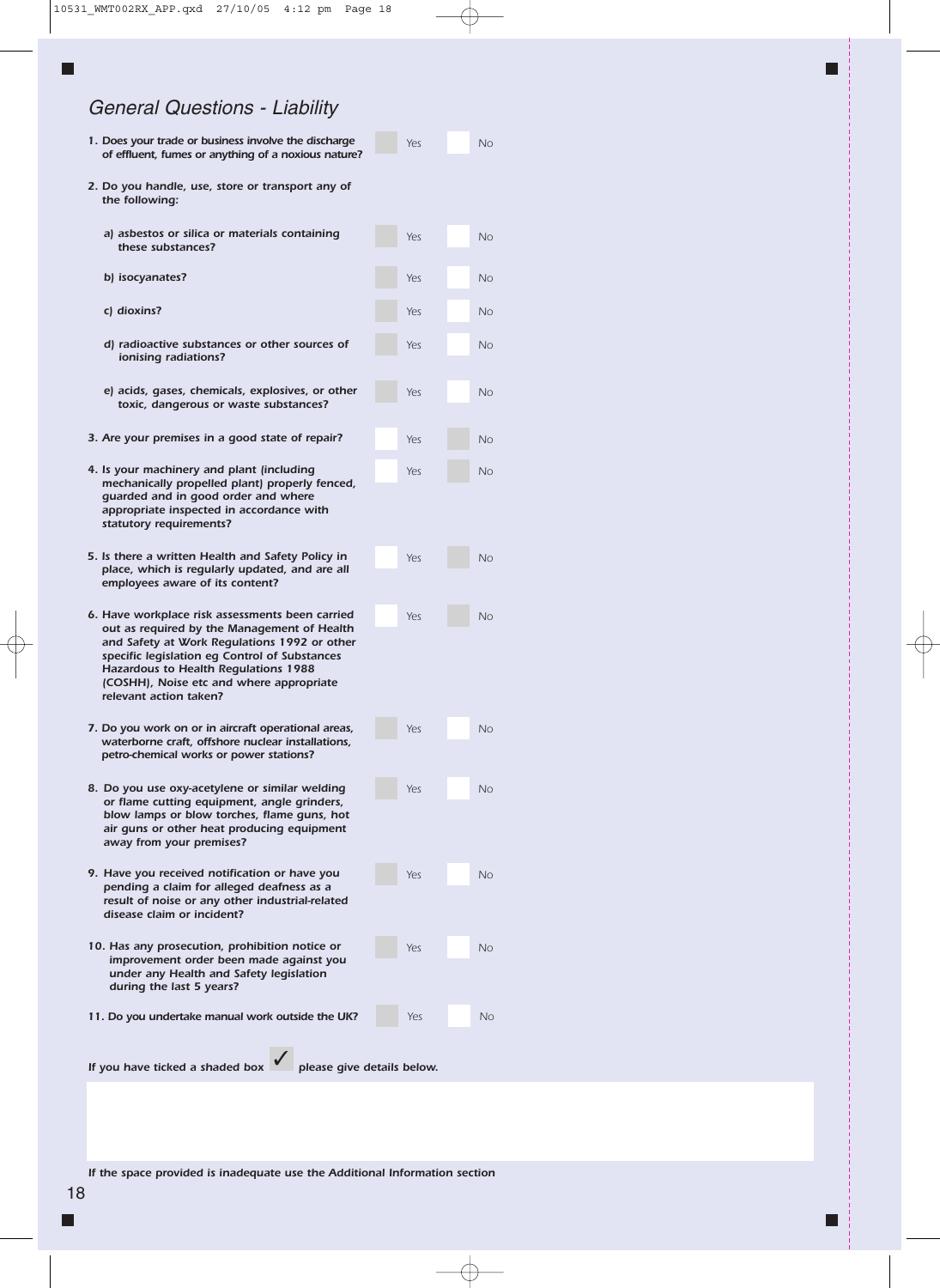| <b>Public Liability, Servicing and Sale of Goods Questions</b>                                                     |   |     |    |   |
|--------------------------------------------------------------------------------------------------------------------|---|-----|----|---|
| 1. If you are involved in the sale of vehicles<br>please advise                                                    |   |     |    |   |
| a) Turnover for new vehicles                                                                                       | £ |     |    |   |
| b) Turnover for secondhand vehicles                                                                                | £ |     |    |   |
| 2. If you sell or repair commercial vehicles,<br>contractors plant or passenger carrying<br>vehicles please advise |   |     |    |   |
| a) Turnover for sales                                                                                              | £ |     |    |   |
| b) Turnover for repairs                                                                                            | £ |     |    |   |
| 3. a) If your business includes tyre/exhaust filling<br>please advise turnover                                     | £ |     |    |   |
| b) Do you or does anyone on your behalf<br>undertake remoulding and/or retreading<br>of tyres?                     |   | Yes | Νo |   |
| c) Do you supply part worn or specialist tyres?                                                                    |   | Yes | Νo |   |
| d) Do you supply tyres imported from Eastern<br><b>Europe or Asia?</b>                                             |   | Yes | No |   |
| 4. Do you import any products materials or<br>components? If 'Yes' state the percentage of<br>turnover from        |   |     |    |   |
| a) EC Countries                                                                                                    |   |     |    | % |
| b) elsewhere                                                                                                       |   |     |    | % |
| 5. Are there circumstances where you                                                                               |   |     |    |   |
| a) would be unable to identify your supplier?                                                                      |   | Yes | Νo |   |
| b) would be unable to enforce rights of<br>recourse against your supplier?                                         |   | Yes | No |   |
| c) are requested to provide an indemnity to<br>customers?                                                          |   | Yes | No |   |
| 6. Are any products intended for installation in<br>or to form part of aircraft or water-borne craft?              |   | Yes | No |   |
| 7. Do you export any goods or materials?                                                                           |   | Yes | Νo |   |
| 8. Do you manufacture or remanufacture or<br>refurbish vehicle parts or accessories?                               |   | Yes | Νo |   |
| please give details below<br>If you have ticked a shaded box                                                       |   |     |    |   |

*If the space provided is inadequate use the Additional Information section*

 $\blacksquare$ 

 $\blacksquare$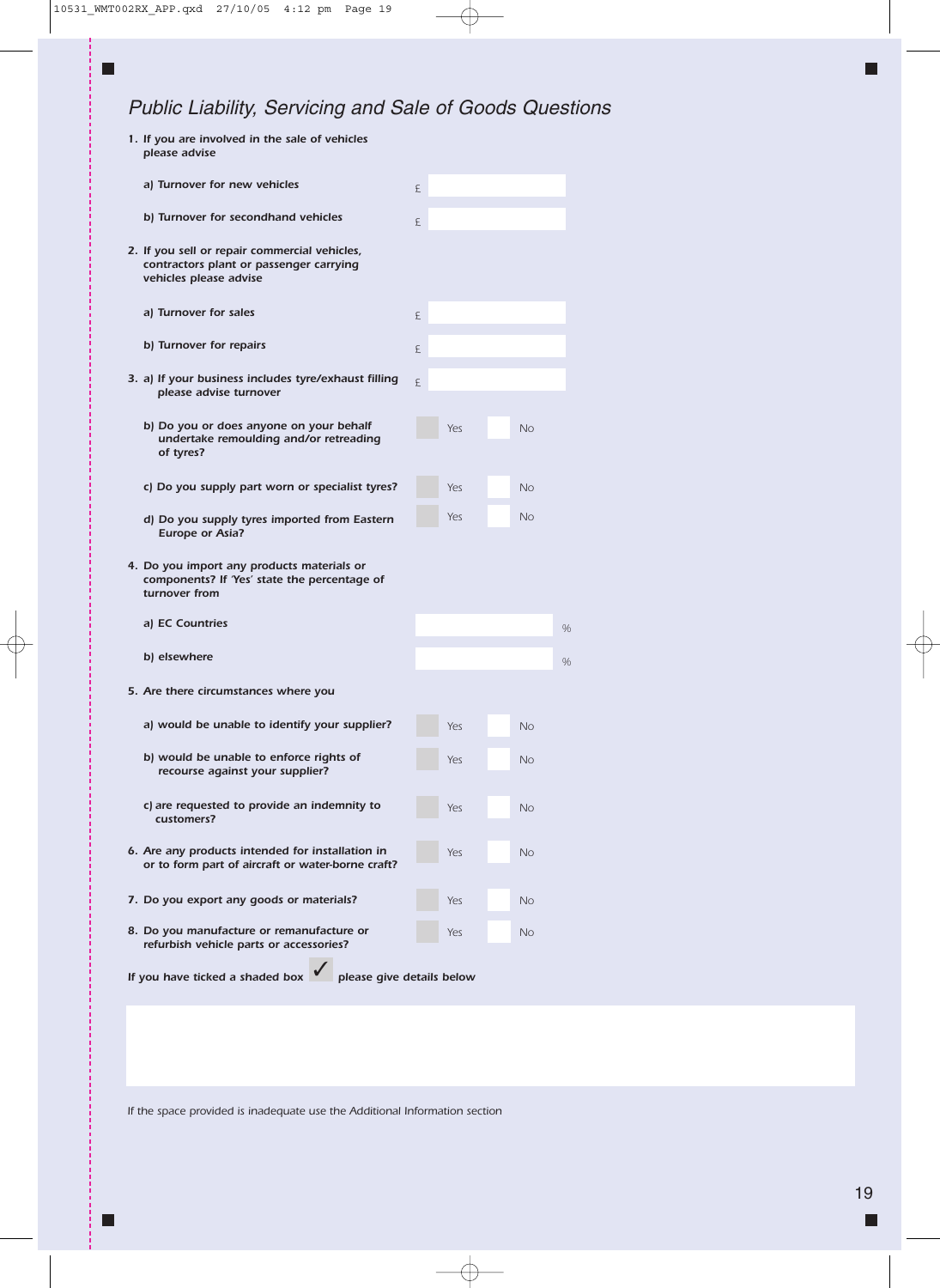### Employers Liability, Public Liability, Servicing and Sale of Goods

*Please advise the average number of persons employed within the following categories:*

- *1. Partners, principals, proprietors*
- *2. Clerical employees*

П

- *3. Youth Training Scheme employees*
- *4. All other employees*

#### *Description of Work A. Clerical, sales, managerial and non-manual work Wages and Salaries Persons Employed Partners / Principals / Proprietors B. Storemen, drivers, cleaners, pump attendants C. Work away involving the use of heat equipment D. Work away not involving the use of heat equipment E. Windscreen fitting F. Servicing and repair of commercial vehicles, not involving (C) and (D) above G. Servicing and repair of all other vehicles not involving (C) and (D) above` H. All other work (please give details of each category) £ £ £ £ £ £ £ £ £ £ £ £ £ £ £ £ £ £*

┓

П

#### *Date your last financial year ended*

*1. How many Employers Liability certificates of insurance do you require? Insert number required*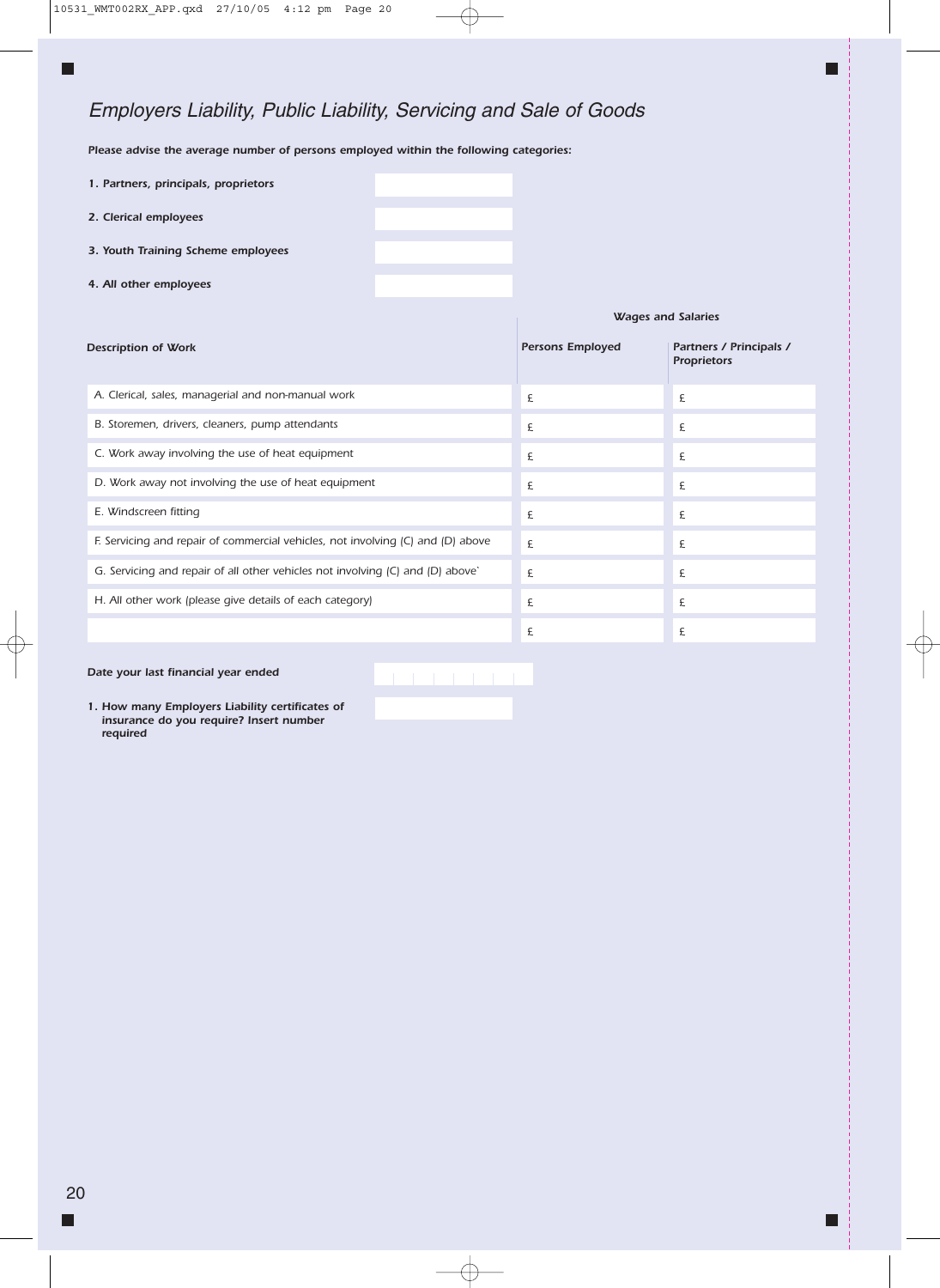| <b>Section 8 - Engineering</b> |  |  |
|--------------------------------|--|--|
|                                |  |  |

# Basis of Cover

 $\blacksquare$ 

 $\blacksquare$ 

| Under this section you should select the cover you<br>require by ticking the appropriate boxes below                                                                                                                                   |              |                              |                           |                    |           |
|----------------------------------------------------------------------------------------------------------------------------------------------------------------------------------------------------------------------------------------|--------------|------------------------------|---------------------------|--------------------|-----------|
| Cover required<br>a) Inspection only                                                                                                                                                                                                   |              |                              |                           |                    |           |
| b) Fragmentation                                                                                                                                                                                                                       |              |                              |                           |                    |           |
| c) Explosion, Collapse, Cracking and Overheating<br>of boilers or pressure vessels                                                                                                                                                     |              |                              |                           |                    |           |
| d) Breakdown                                                                                                                                                                                                                           |              |                              |                           |                    |           |
| <b>Property Insured</b><br>a) Where All Machinery and Plant is Insured<br>Replacement value of all plant and machinery                                                                                                                 |              | $\boldsymbol{\mathsf{E}}$    |                           |                    |           |
| Is any single item of machinery and plant over<br>20 years of age?                                                                                                                                                                     |              | Yes                          | <b>No</b>                 |                    |           |
| If 'Yes' please provide details                                                                                                                                                                                                        |              |                              |                           |                    |           |
|                                                                                                                                                                                                                                        |              |                              |                           |                    |           |
| b) Where specified items of Machinery and Plant<br>are to be insured                                                                                                                                                                   |              |                              |                           |                    |           |
| Please provide a list of Plant                                                                                                                                                                                                         |              |                              |                           |                    |           |
|                                                                                                                                                                                                                                        |              |                              |                           |                    |           |
| <b>Full Description of Plant</b>                                                                                                                                                                                                       | Year<br>Made | Identification<br>Serial No. | Reg. No. if<br>Applicable | <b>Makers Name</b> | Capacity* |
|                                                                                                                                                                                                                                        |              |                              |                           |                    |           |
|                                                                                                                                                                                                                                        |              |                              |                           |                    |           |
|                                                                                                                                                                                                                                        |              |                              |                           |                    |           |
| Capacity* for boilers kw/btus for Pressure Plant, length and diameter of vessel; for lifts No. of floors served;<br>for lifting machinery Safe Working Load; for mechanical and Electrical Machines kw or hp and New Replacement Value |              |                              |                           |                    |           |
| <b>Excess Level</b>                                                                                                                                                                                                                    |              |                              |                           |                    |           |
| The standard policy excess is £100.<br>Excess required if different from standard<br>(please tick)                                                                                                                                     |              | £250                         | £500                      |                    |           |
| Limit of Indemnity<br><b>Standard policy limits apply</b>                                                                                                                                                                              |              |                              |                           |                    |           |
| Fragmentation                                                                                                                                                                                                                          |              | £250,000                     |                           |                    |           |
| Explosion/Breakdown/Sudden and<br>Unforeseen damage                                                                                                                                                                                    |              | £250,000                     |                           |                    |           |

€

 $\blacksquare$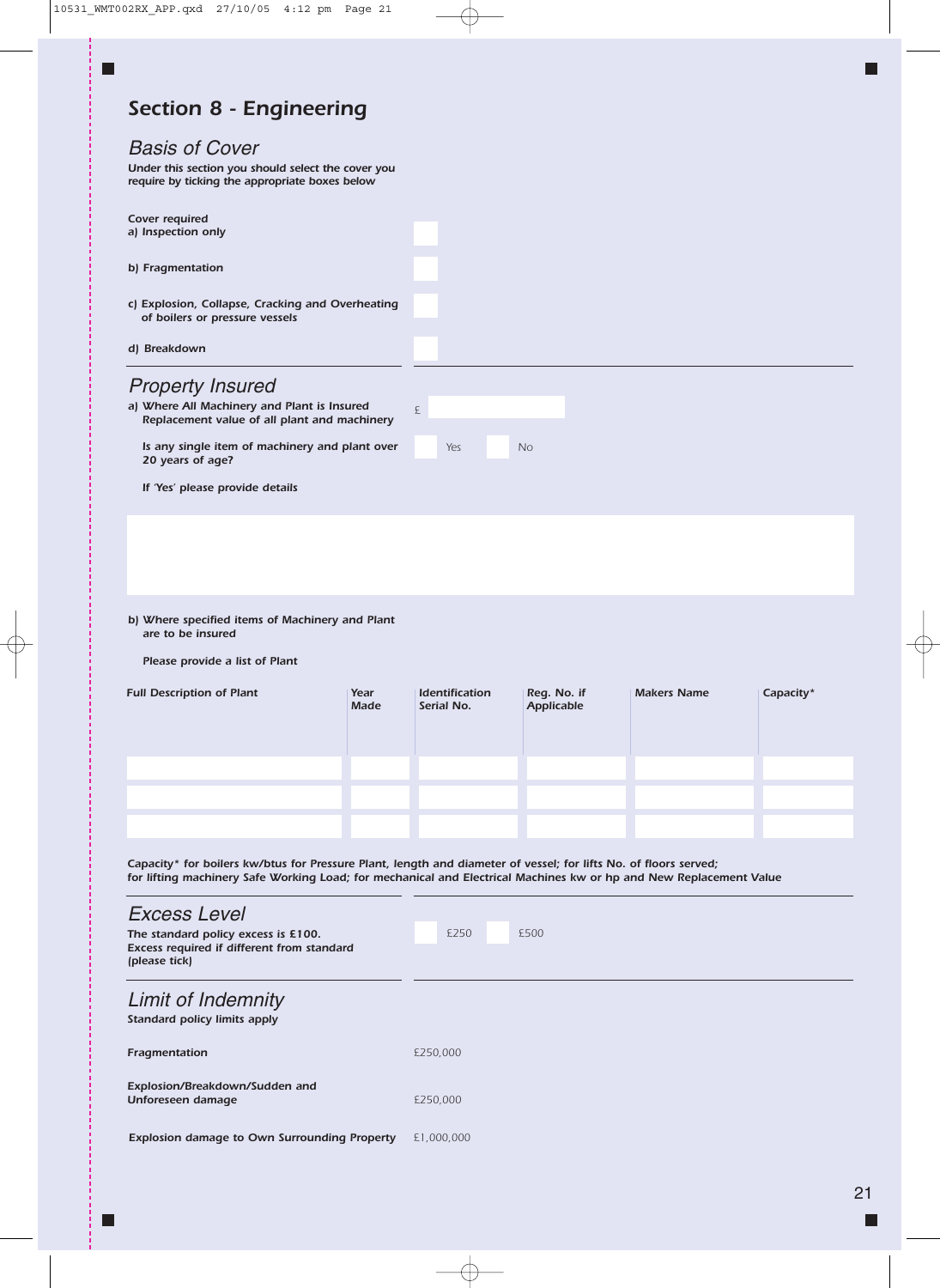*If increased Limits are required please indicate*

| <b>Fragmentation</b>                                | £            |
|-----------------------------------------------------|--------------|
| Explosion/Breakdown/Sudden and Unforeseen<br>damage |              |
| <b>Explosion damage to Own Surrounding Property</b> | $\mathsf{C}$ |

#### *LOCATION OF INSURED PLANT*

*The cover provided by the Engineering Section comprises fragmentation, explosion and breakdown cover (as defined in the policy). If inspection cover has been requested to ensure that we provide an efficient service to you it is important that you provide us with the correct addresses and telephone numbers for premises (see page 2 of this Proposal).*

П

П

### *Section 9 - Computer*

### Basis of Cover

#### *1) Computer Equipment*

| <b>Description</b>                                                                                                                                                                 | <b>Make</b> |   |                       | Model No. | Date of<br>Manufacture | <b>New</b><br>Replacement<br>Value |
|------------------------------------------------------------------------------------------------------------------------------------------------------------------------------------|-------------|---|-----------------------|-----------|------------------------|------------------------------------|
|                                                                                                                                                                                    |             |   |                       |           |                        |                                    |
|                                                                                                                                                                                    |             |   |                       |           |                        |                                    |
|                                                                                                                                                                                    |             |   |                       |           |                        |                                    |
|                                                                                                                                                                                    |             |   |                       |           |                        |                                    |
|                                                                                                                                                                                    |             |   | <b>Limit Required</b> |           |                        |                                    |
| 2) Reinstatement of Data                                                                                                                                                           |             | £ |                       |           |                        |                                    |
| 3) Increased Cost of Working                                                                                                                                                       |             | £ |                       |           |                        |                                    |
| a) Is all Computer Equipment the subject of a<br>maintenance contract which provides a<br>minimum service of on call remedial and/or<br>corrective maintenance at inclusive costs? |             |   | Yes                   | <b>No</b> |                        |                                    |
| b) Do you back-up Computer Records at least<br>every seven days?                                                                                                                   |             |   | Yes                   | <b>No</b> |                        |                                    |
| c) Do you store duplicate software and Computer<br>Records away from the premises?                                                                                                 |             |   | Yes                   | <b>No</b> |                        |                                    |

### *Section 10 - Group Personal Accident and / or Sickness Insurance*

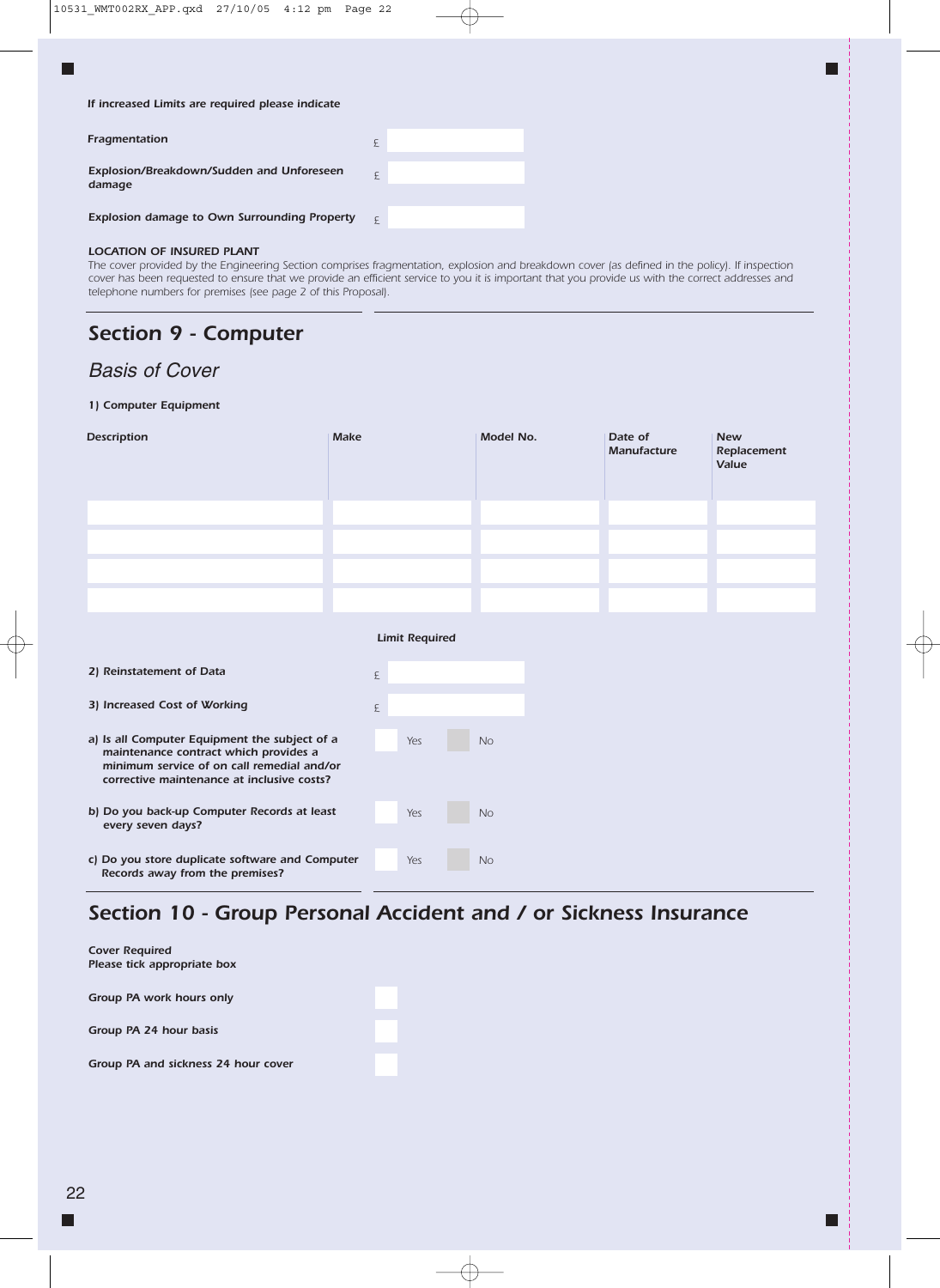$\blacksquare$ 

### Persons to be Included

| <b>Full Name</b>                                                                                                                                                                                | Occupation |     | Amount of<br>Compensation | Premium |
|-------------------------------------------------------------------------------------------------------------------------------------------------------------------------------------------------|------------|-----|---------------------------|---------|
|                                                                                                                                                                                                 |            |     |                           |         |
|                                                                                                                                                                                                 |            |     |                           |         |
|                                                                                                                                                                                                 |            |     |                           |         |
|                                                                                                                                                                                                 |            |     |                           |         |
|                                                                                                                                                                                                 |            |     |                           |         |
|                                                                                                                                                                                                 |            |     |                           |         |
|                                                                                                                                                                                                 |            |     |                           |         |
|                                                                                                                                                                                                 |            |     |                           |         |
|                                                                                                                                                                                                 |            |     |                           |         |
| (Named persons must complete a simple form, declaring their fitness for insurance.)                                                                                                             |            |     |                           |         |
| 1. To the best of your knowledge and belief, are                                                                                                                                                |            | Yes | <b>No</b>                 |         |
| all the mentioned persons above in sound<br>physical condition, free from defect or<br>infirmity?                                                                                               |            |     |                           |         |
| 2. Have any persons while engaged in the<br>occupations for which insurance is required<br>been involved, during the last three years, in<br>any accident resulting in death or<br>disablement? |            | Yes | <b>No</b>                 |         |
| If 'Yes' please give particulars.                                                                                                                                                               |            |     |                           |         |
|                                                                                                                                                                                                 |            |     |                           |         |
| 3. a) are you at present insured?                                                                                                                                                               |            | Yes | <b>No</b>                 |         |
| b) have you ever proposed for group accident<br>insurance in respect of your employees?                                                                                                         |            | Yes | <b>No</b>                 |         |
| If 'Yes' please give Name of Company                                                                                                                                                            |            |     |                           |         |
| 4. Has any proposal or renewal ever been;<br>a) declined?                                                                                                                                       |            | Yes | <b>No</b>                 |         |
| b) withdrawn?                                                                                                                                                                                   |            | Yes | <b>No</b>                 |         |
| c) subjected to increased rate or special<br>conditions?                                                                                                                                        |            | Yes | <b>No</b>                 |         |
| 5. Will any persons:<br>a) use a power driven Circular Saw or Chain Saw?                                                                                                                        |            | Yes | <b>No</b>                 |         |
| b) use any other power driven machinery?                                                                                                                                                        |            | Yes | <b>No</b>                 |         |
| c) undertake any motorcycling?                                                                                                                                                                  |            | Yes | <b>No</b>                 |         |
| d) take part in soccer or rugby football?                                                                                                                                                       |            | Yes | <b>No</b>                 |         |
| e) any other sports?                                                                                                                                                                            |            | Yes | <b>No</b>                 |         |
|                                                                                                                                                                                                 |            |     |                           |         |

\$

 $\blacksquare$ 

23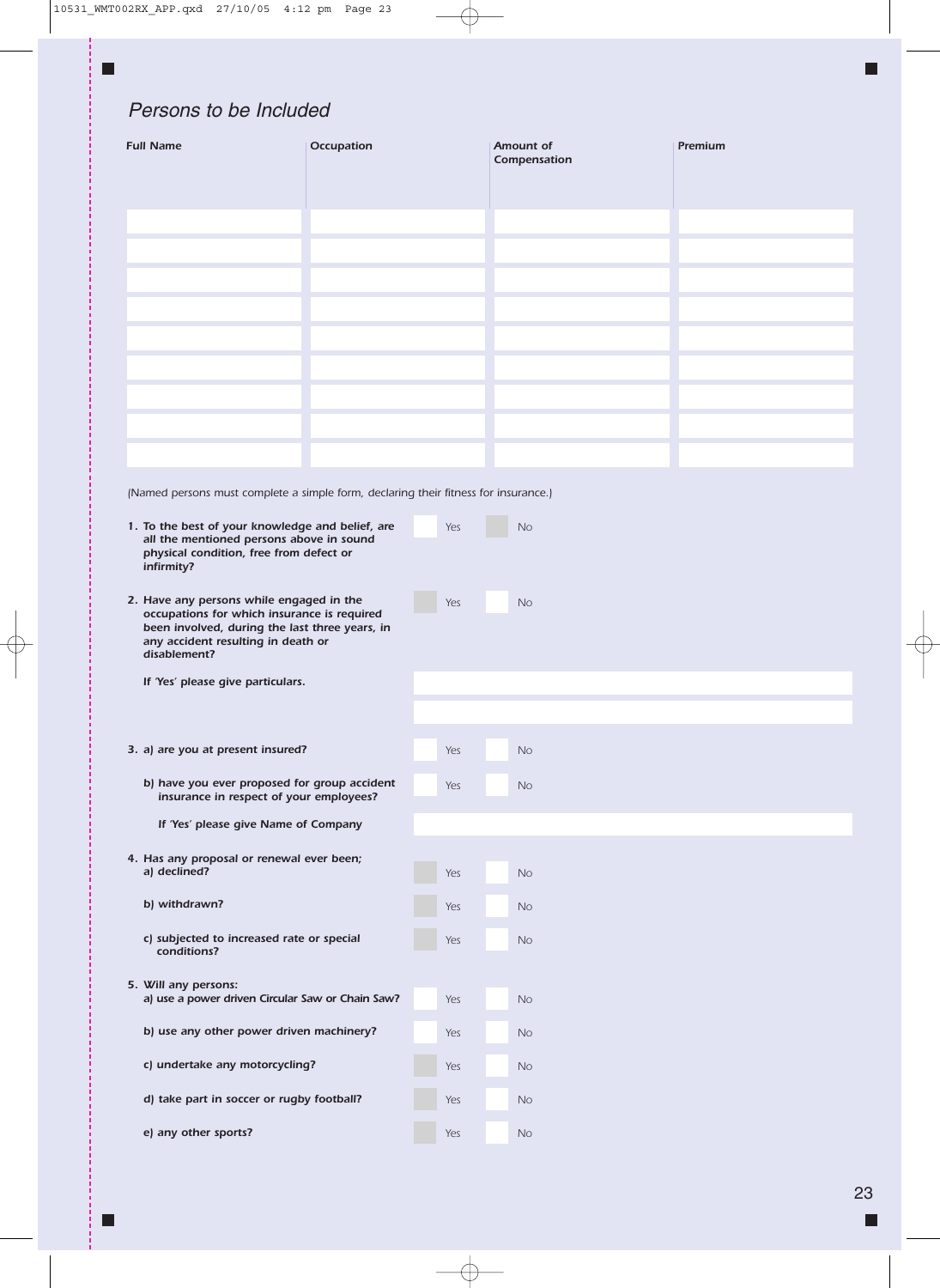| 10531 WMT002RX APP.qxd 27/10/05 4:12 pm Page 24 |  |  |
|-------------------------------------------------|--|--|
|                                                 |  |  |

| f) any hazardous Leisure activities?                                                                                                                                        | Yes | <b>No</b> |  |  |
|-----------------------------------------------------------------------------------------------------------------------------------------------------------------------------|-----|-----------|--|--|
| If 'Yes' please give details                                                                                                                                                |     |           |  |  |
|                                                                                                                                                                             |     |           |  |  |
| 6. Has any person ever suffered from diabetes,<br>rheumatism, tuberculosis, or any ailment                                                                                  | Yes | <b>No</b> |  |  |
| connected with the heart, any nervous<br>ailments, stress or fits?                                                                                                          |     |           |  |  |
| If 'Yes' please provide details                                                                                                                                             |     |           |  |  |
|                                                                                                                                                                             |     |           |  |  |
| 7. Please state fully what other illnesses,<br>operations or bodily injuries (except childhood<br>ailments) any person has suffered<br>necessitating any medical attention. |     |           |  |  |
| Please provide details                                                                                                                                                      |     |           |  |  |
|                                                                                                                                                                             |     |           |  |  |
| 8. Has any person proposed for life assurance?                                                                                                                              | Yes | <b>No</b> |  |  |
| If 'Yes' was this accepted;<br>a) at normal rates?                                                                                                                          | Yes | <b>No</b> |  |  |
| b) extra rate?                                                                                                                                                              | Yes | <b>No</b> |  |  |
| c) withdrawn, deferred or declined?                                                                                                                                         | Yes | <b>No</b> |  |  |

# *Section 11 - Additional Insurances*

#### *Terrorism*

*Yes No Yes No Do you require this cover where cover is operative in respect of: a) Property and All Risks Selected Articles*

*b) Business Interruption and Loss of Accounts Receivable additionally*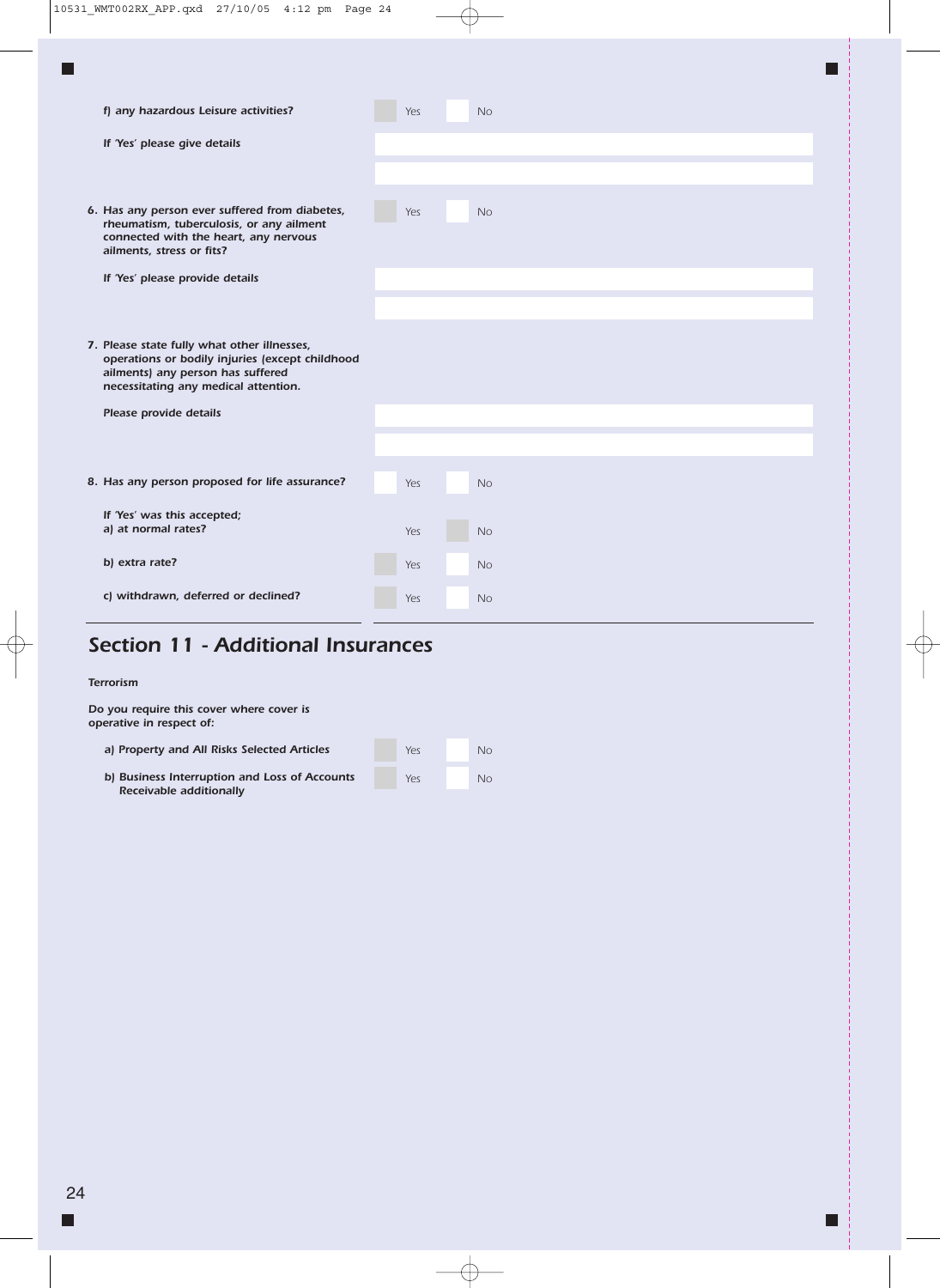$\blacksquare$ 

Æ

# *Section 12 - Additional Information*

 $\blacksquare$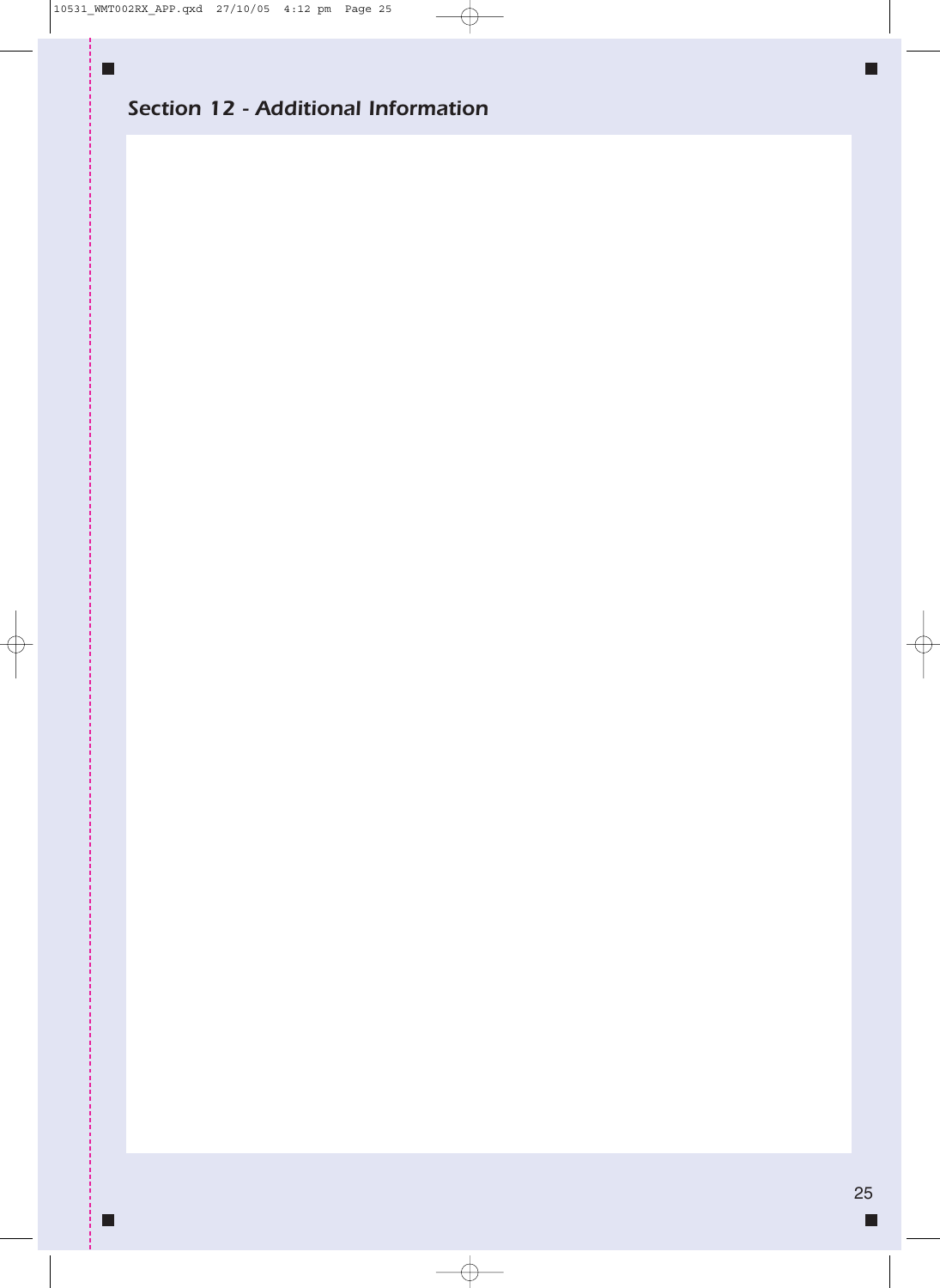#### Declaration

*If you have not given full and true answers to all questions asked on this Proposal, your insurance may not protect you in the event of a claim. If you wish to disclose something that has not been disclosed elsewhere in this Proposal, please use the box provided here.*

*Before signing the Declaration, please read the notices on this page about the Claims and Underwriting Exchange Register and Data Protection Act.* 

### Claims and Underwriting Exchange Register

*Insurers pass information to the Claims and Underwriting Exchange Register, run by Insurance Database Services Ltd (IDS Ltd) and the Motor Insurance Anti-Fraud and Theft Register, run by the Association of British Insurers (ABI). The aim is to help us to check information provided and also to prevent fraudulent claims. Under the conditions of your policy you must tell us about any incident (such as an accident or theft) which may or may not give rise to a claim. When you tell us about an incident we will pass information relating to it, to the register.*

*Your policy details will be added to the Motor Insurance Database (MID), run by the Motor Insurers Information Centre (MIIC). This may be consulted by:*

- *a) the Police for the purposes of establishing whether a driver's use of the vehicle is likely to be covered by a motor insurance policy and/or for preventing and detecting crime*
- *b) other UK insurers, the Motor Insurers' Bureau and MIIC may search the MID to ascertain relevant policy information if you have been involved in an accident in the UK or abroad*

*c) the DVLA and DVLNI for the purposes of Electronic Vehicle Licensing* 

*d) persons pursuing a claim in respect of a motor traffic accident (including citizens of other countries) may also obtain relevant information which is held on the MID*

*You should show this notice to anyone insured to drive the vehicle(s) under this policy.*

*You can find out more about the Motor Insurance Database and it's use by contacting AXA or at www.miic.org.uk.*

### Data Protection Notice

*AXA Insurance UK plc is a member of the AXA Group. To set up and administer your policy we will hold and use information including sensitive personal information (sensitive personal information may include such things as criminal convictions and health information) about you supplied by you. We may send it in confidence for processing to other companies in the AXA Group (or companies acting on our instructions) including those located outside the European Economic Area. By signing this form you consent to such use of your personal data including any sensitive personal data.* 

*AXA Insurance UK plc may send you details of our other products and services.*

*To enable them to send you details of their products and services, we may also share your name and address with:*

- *other AXA companies within the European Economic Area*
- *other carefully selected companies outside the AXA Group.*

*You may be contacted in writing or by telephone or fax. If you do not wish to receive such details please tick the appropriate box(es).*

#### **Declaration**

*I/We consent to the seeking of information from other insurers to check the answers I/We have provided on this form and on any claim I/We may make being supplied to the IDS Ltd, ABI and Motor Insurance Database so that it can be made available to other insurers. I/We also agree that in response to any searches you make in connection with this application or any claim IDS Ltd, ABI or the MIIC may supply information it has received from other insurers about other claims I/We have made.*

*I/We understand that any material fact, which is information that may influence the Company in the acceptance of this insurance and the terms provided, has been disclosed and recorded.*

*I/We understand that if true answers have not been given that this insurance may not protect me/us in the event of a claim.*

*I/We declare that to the best of my/our knowledge and belief the answers and particulars given on this proposal, whether made by me/us or on my/our behalf are true and complete, and that I/we have not withheld any material information and that any vehicle described is in good condition. Failure to disclose such information may result in claims not being met. I/We agree to accept the insurance policy provided by AXA Insurance UK plc.*

| Signature of Proposer |              |  |  |
|-----------------------|--------------|--|--|
| Name                  |              |  |  |
| Position in Company   |              |  |  |
| Date                  | (DD/MM/YYYY) |  |  |

*This Proposal Form must be submitted to the Company within 7 days of inception. Failure to do so will result in cover being effective only from the date it is received and accepted by the Company. Incorrect or misleading information, such as inappropriate business description or trade type, or incorrect completion of the Proposal Form will render the cover ineffective.*

 $\Box$ 

*No cover is in force until the Proposal has been accepted by AXA Insurance UK plc.*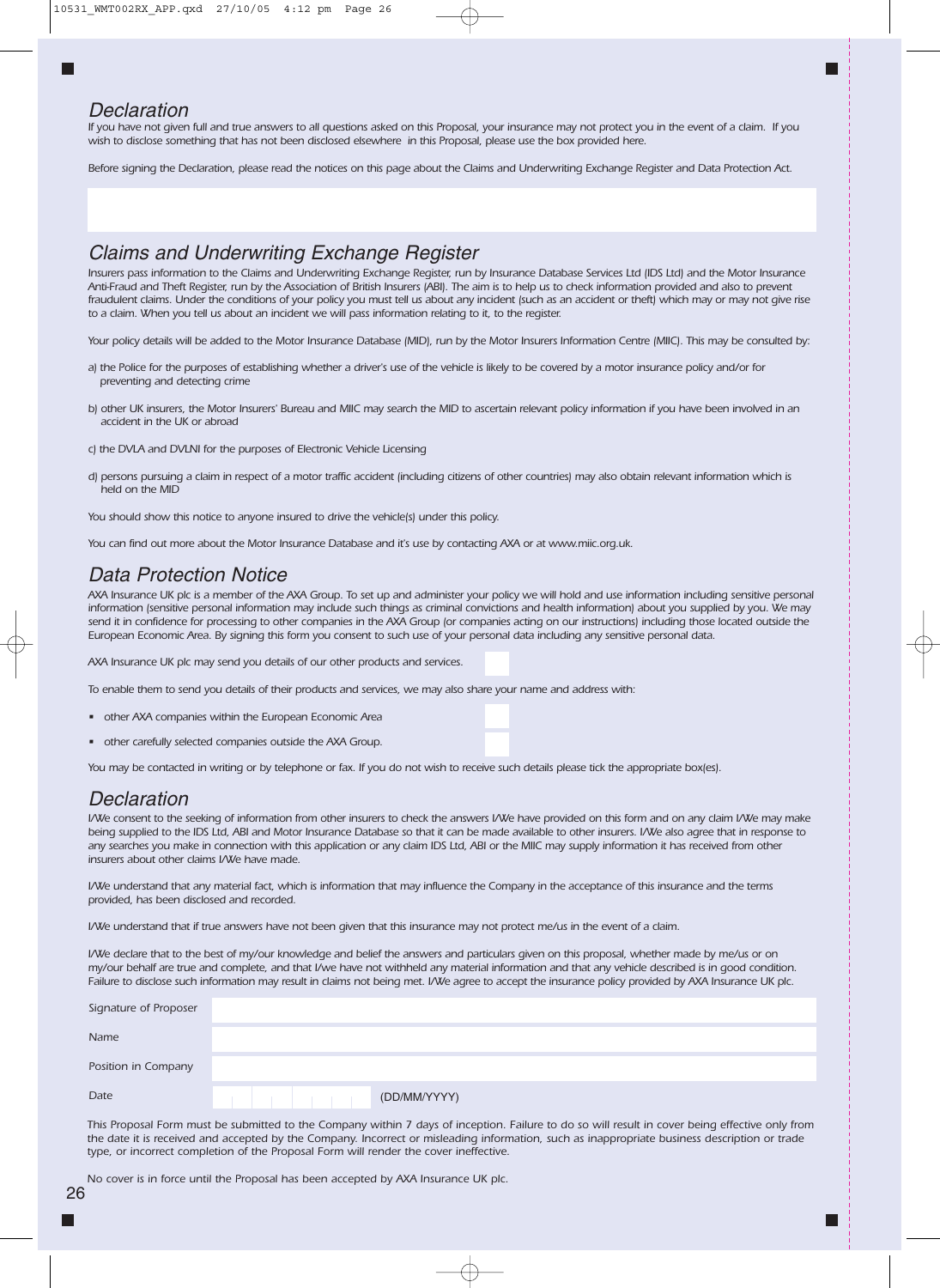$\mathbb G$ 

 $\blacksquare$ 

 $\overline{\varphi}$ 

 $\overline{\bigoplus}$ 

 $\blacksquare$